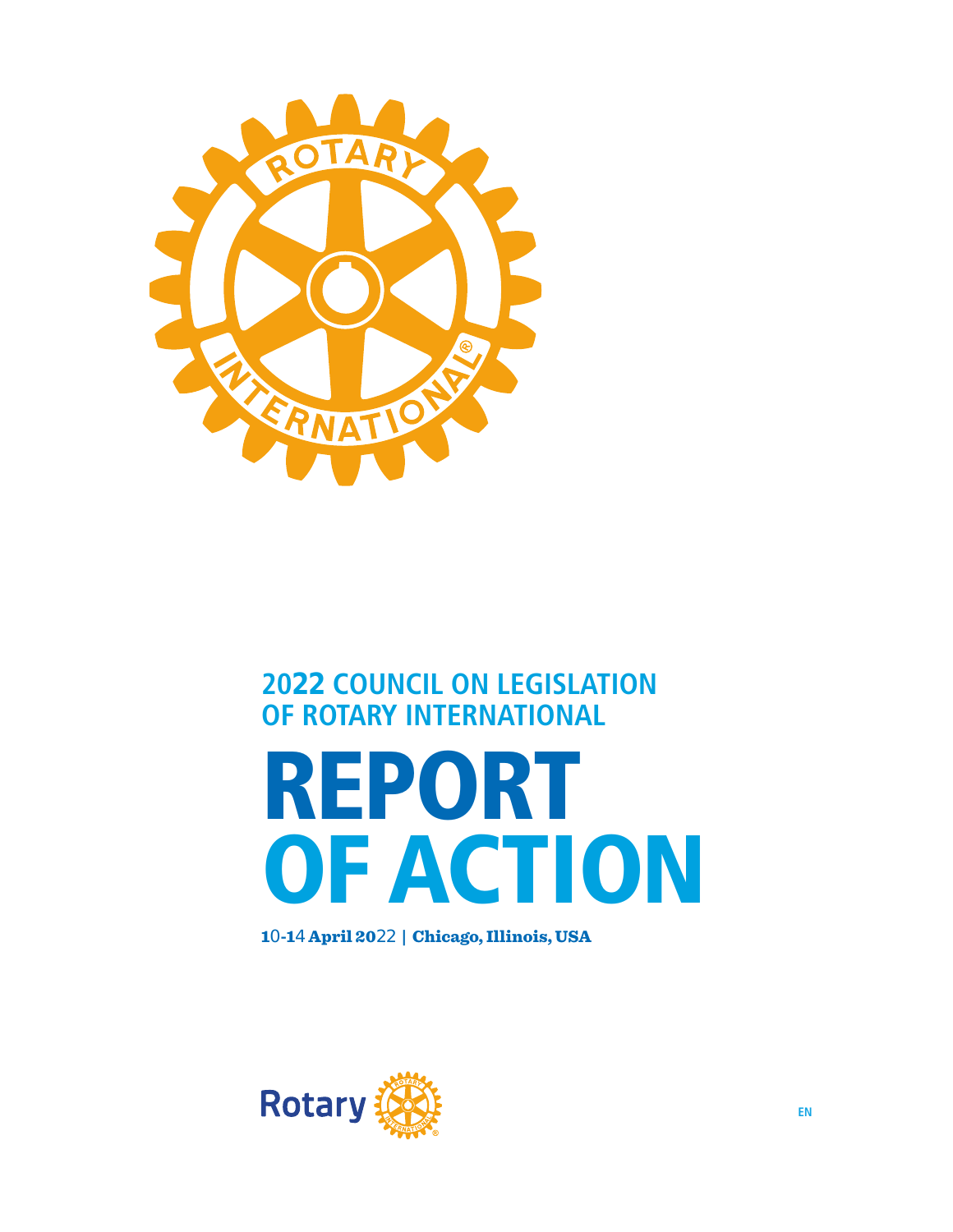

**John P. Hewko** General Secretary Chief Executive Officer

**T** +1-847-866-3431 **F** +1-847-556-2198 john.hewko@rotary.org

May 2022

Dear Rotarians:

The Council on Legislation of Rotary International met 10-14 April 2022 simultaneously online and in Chicago, Illinois, USA. A hybrid meeting was planned and implemented during a pandemic, which required the creation of new processes to hold a simultaneous in-person and virtual meeting for close to 600 participants.

In accordance with section 9.150.1. of the RI Bylaws, I am issuing this report on the actions taken by the Council, including the 29 pieces of adopted legislation.

94 enactments were transmitted to the Council. The Council adopted 29 enactments, including three items that were adopted during vetting ahead of the Council. The Council rejected 51 proposals, 13 proposals were withdrawn from consideration and one item was postponed indefinitely. Of the 29 adopted enactments, 4 were adopted with amendments, which are noted in the report with an asterisk (\*).

The legislation contained in this report is presented in the format used by the Council. It illustrates changes to the current constitutional documents of RI by underlining new text and striking through deleted text.

As you study these items of legislation, please bear in mind that each piece of legislation must stand alone as it was adopted. Where two or more pieces of legislation seek to change the same section of a document, all overlapping and correlative changes will be made by the Council Operations Committee during the revision of the constitutional documents. Legislation will take effect on 1 July, unless otherwise noted in the item of legislation.

At the end of this report is an Opposition to Legislation Report Form. In accordance with section 9.150.2. of the RI Bylaws, any club may use this form to record its opposition to an adopted enactment. Completed forms must reach Council Services by 1 August 2022. Please note that a club should complete and return the form at the end of this report only if it wishes to oppose some action by the Council. If a club does not wish to oppose an action of the 2022 Council on Legislation, no action is required.

While it is rare, if the required number of votes in opposition are filed regarding any item of legislation adopted by the Council, the item will be considered suspended. A ballot of all Rotary clubs will then be conducted according to the provisions of sections 9.150.4. to 9.150.6. of the RI Bylaws. Based on the results of the ballot, the suspended item will either be nullified or reinstated.

Should you have any questions about the Council or the adopted legislation, please contact Council Services at <u>council\_services@rotary.org</u>.

Sincerely,

ONE ROTARY CENTER 1560 SHERMAN AVENUE EVANSTON, ILLINOIS 60201-3698 USA **• T** +1-847-866-3000 **F** +1-847-328-4101 **•** WWW.ROTARY.ORG John Hewko General Secretary and CEO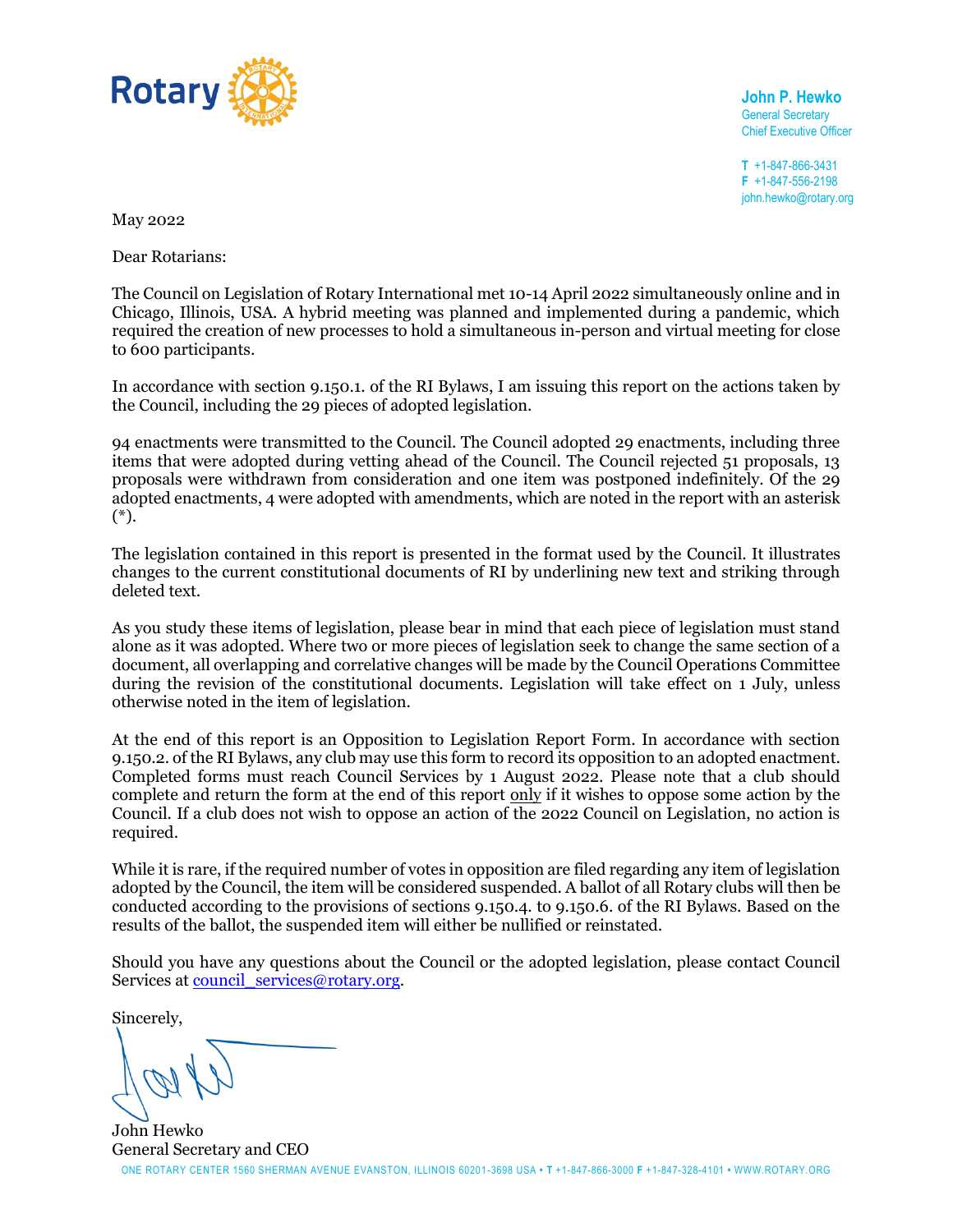# **Table of Contents**

| Council<br><b>Number</b> | <b>Title</b>                                                                                                              | <b>Voting</b><br><b>Totals</b> | Page<br><b>Number</b> |
|--------------------------|---------------------------------------------------------------------------------------------------------------------------|--------------------------------|-----------------------|
| $22 - 07$                | To amend the amount of time club boards have to<br>provide minutes to their members                                       | $329 - 155$                    | $\mathbf{1}$          |
| $22 - 10$                | To add equity and inclusion to the building of a well-<br>balanced membership                                             | $420 - 56$                     | $\mathbf{1}$          |
| $22 - 13$                | To remove the requirement that a member must work<br>or reside in the locality of their club                              | $402 - 75$                     | $\mathbf 2$           |
| $22 - 14$                | To allow active members to propose prospective<br>members in any club                                                     | $329 - 151$                    | 3                     |
| $22 - 15$                | To amend the provisions for membership in a satellite<br>club                                                             | $308 - 160$                    | 3                     |
| $22 - 18$                | To state that Rotaractors may be members of RI<br>committees                                                              | $393 - 79$                     | 4                     |
| $22 - 20$                | To revise the timeline for president and director<br>elections                                                            | $413 - 71$                     | 5                     |
| $22 - 21$                | To amend the qualifications for director and<br>membership on the director nominating committee                           | $280 - 208$                    | 8                     |
| $22 - 27$ <sup>*</sup>   | To authorize the board to remove a Rotarian's past<br>officer status                                                      | $295 - 164$                    | 9                     |
| $22 - 28$                | To revise the process for changing sections in a zone                                                                     | $380 - 92$                     | 9                     |
| $22 - 32$                | To amend the officers of RIBI                                                                                             | $423 - 43$                     | 10                    |
| $22 - 38$                | To authorize the Board to suspend or terminate a club<br>or Rotaract club for initiating litigation against a<br>district | $352 - 130$                    | 10                    |
| 22-39                    | To amend the provisions regarding RI committees                                                                           | $376 - 104$                    | 11                    |
| $22 - 46*$               | To increase per capita dues                                                                                               | $285 - 205$                    | 14                    |
| $22 - 52$                | To amend the provisions regarding the Audit<br>Committee and audited financial statements                                 | $357 - 102$                    | 14                    |

Legislation adopted with amendments is noted by an asterisk (\*) after the Council number.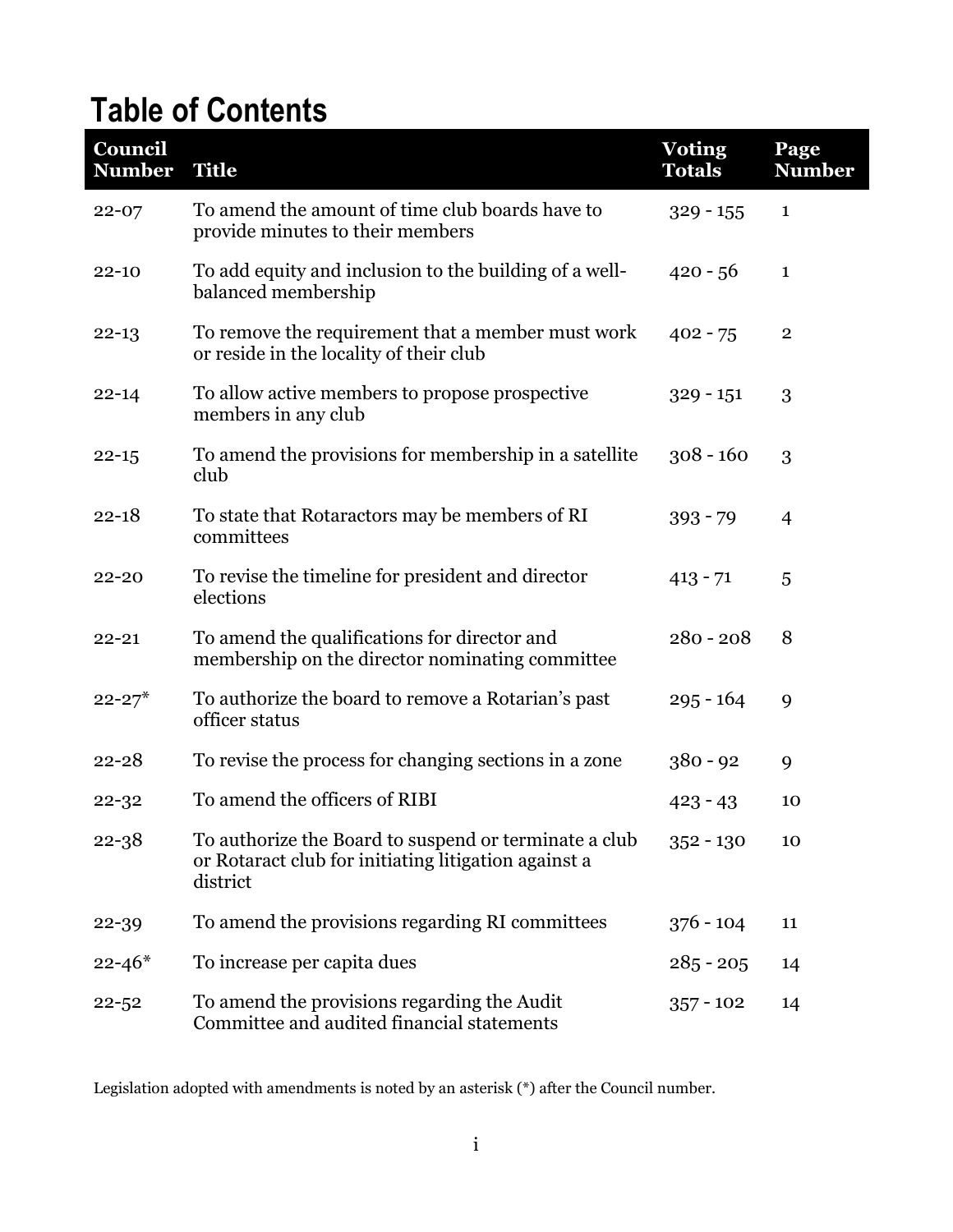| Council<br><b>Number</b>                     | <b>Title</b>                                                                                         | <b>Voting</b><br><b>Totals</b>  | Page<br><b>Number</b> |
|----------------------------------------------|------------------------------------------------------------------------------------------------------|---------------------------------|-----------------------|
| $22 - 53$                                    | To amend where the Board must report expenditures<br>from the RI reserve                             | $432 - 33$                      | 16                    |
| $22 - 54$                                    | To publish the RI budget and annual report on the<br>Rotary website                                  | Adopted<br>on Consent<br>Agenda | 16                    |
| $22 - 56$                                    | To amend how districts may propose legislation and<br>resolutions                                    | $400 - 65$                      | 17                    |
| $22 - 57$                                    | To provide for the type of urgent enactments that may<br>be considered by the Council on Resolutions | $255 - 216$                     | 18                    |
| $22 - 59$                                    | To amend the deadline for the RI Board to propose<br>position statements                             | $258 - 217$                     | 18                    |
| $22 - 61$                                    | To eliminate inconsistencies in the RI Bylaws                                                        | Adopted<br>on Consent<br>Agenda | 19                    |
| $22 - 69*$                                   | To provide that governors are notified of actions taken<br>on adopted resolutions                    | $329 - 144$                     | 20                    |
| $22 - 70$                                    | To modernize and streamline the RI Constitution<br>without making any substantive changes            | $424 - 52$                      | 20                    |
| $22 - 71$ <sup>*</sup>                       | To provide for the administration of clubs in a pilot<br>project                                     | $324 - 150$                     | 26                    |
| $22 - 72$                                    | To revise the criteria for changing district boundaries                                              | $247 - 234$                     | 27                    |
| $22 - 78$                                    | To amend the Avenues of Service to include positive<br>peace                                         | $249 - 219$                     | 27                    |
| $22 - 84$                                    | To allow Rotaractors to attend Rotary club meetings                                                  | Adopted<br>on Consent<br>Agenda | 28                    |
| $22 - 85$                                    | To remove the attendance report requirement                                                          | $319 - 162$                     | 29                    |
| $22 - 92$                                    | To revise the process for the election of officers                                                   | $233 - 229$                     | 29                    |
| <b>Opposition to Legislation Report Form</b> |                                                                                                      |                                 | 30                    |
| November 2021                                | Vote to sustain Board Decision 36, pts. 3. b., c., and d., from                                      | $455 - 29$                      |                       |

l,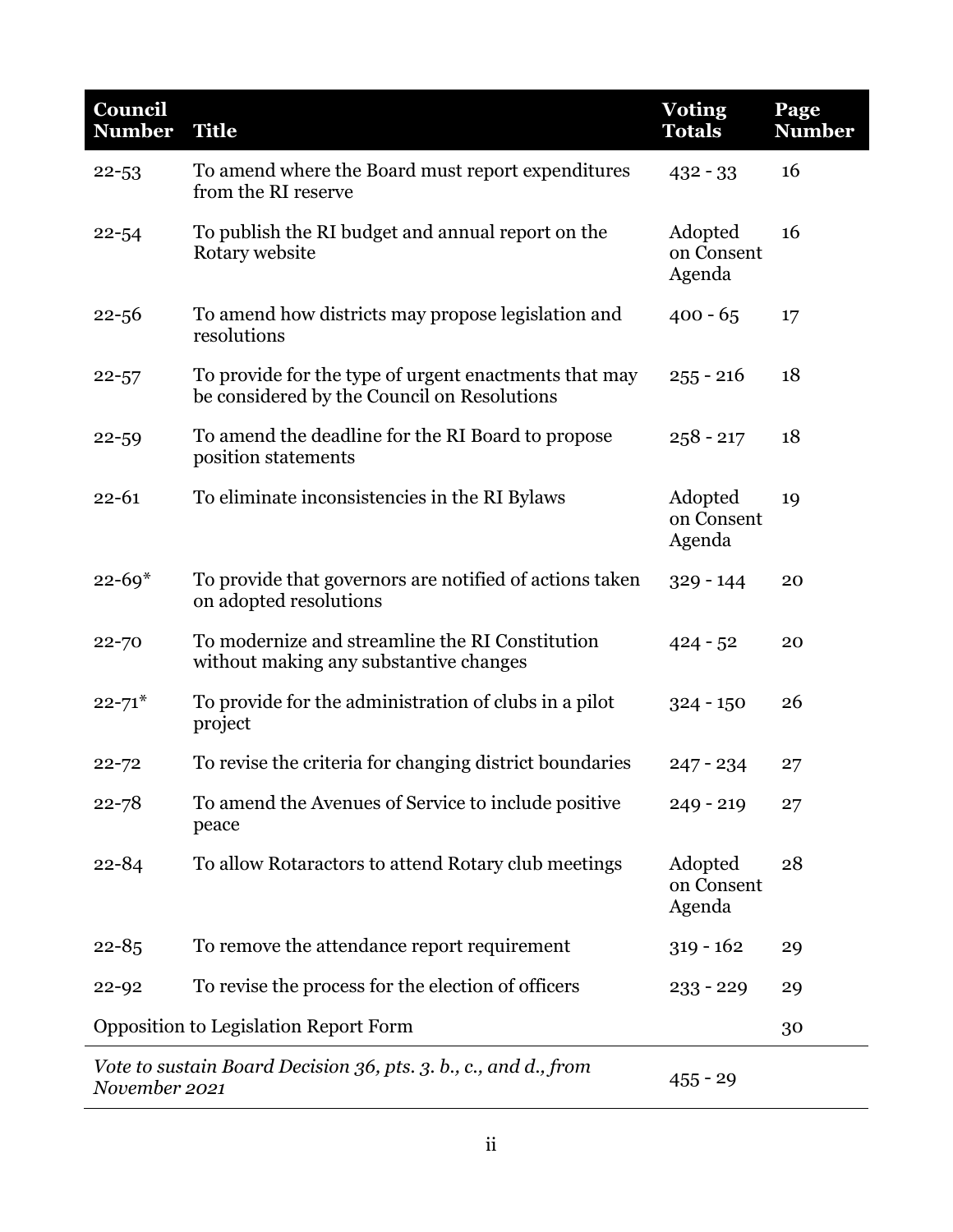To amend the amount of time club boards have to provide minutes to their members

#### *To amend the STANDARD ROTARY CLUB CONSTITUTION as follows*

## **Article 7 Meetings**

**Section 3** — *Board Meetings*. Within <del>60</del> 30 days after all board meetings, written minutes should be available to all members.

(End of Text)

#### **ADOPTED ENACTMENT 22-10**

To add equity and inclusion to the building of a well-balanced membership

*To amend the BYLAWS of Rotary International as follows*

#### **Article 4 Membership in Clubs**

#### **4.070.** *Diversity of Membership.*

Each club or Rotaract club shall endeavor to build a well-balanced membership that celebrates diversity, equity, and inclusion. No club or Rotaract club, regardless of when it joined RI, may in any way limit membership due to gender, race, color, creed, national origin, or sexual orientation, or impose any membership condition not specifically allowed by the RI constitution or bylaws. Any membership provision or condition in conflict with this section is null, void, and without effect.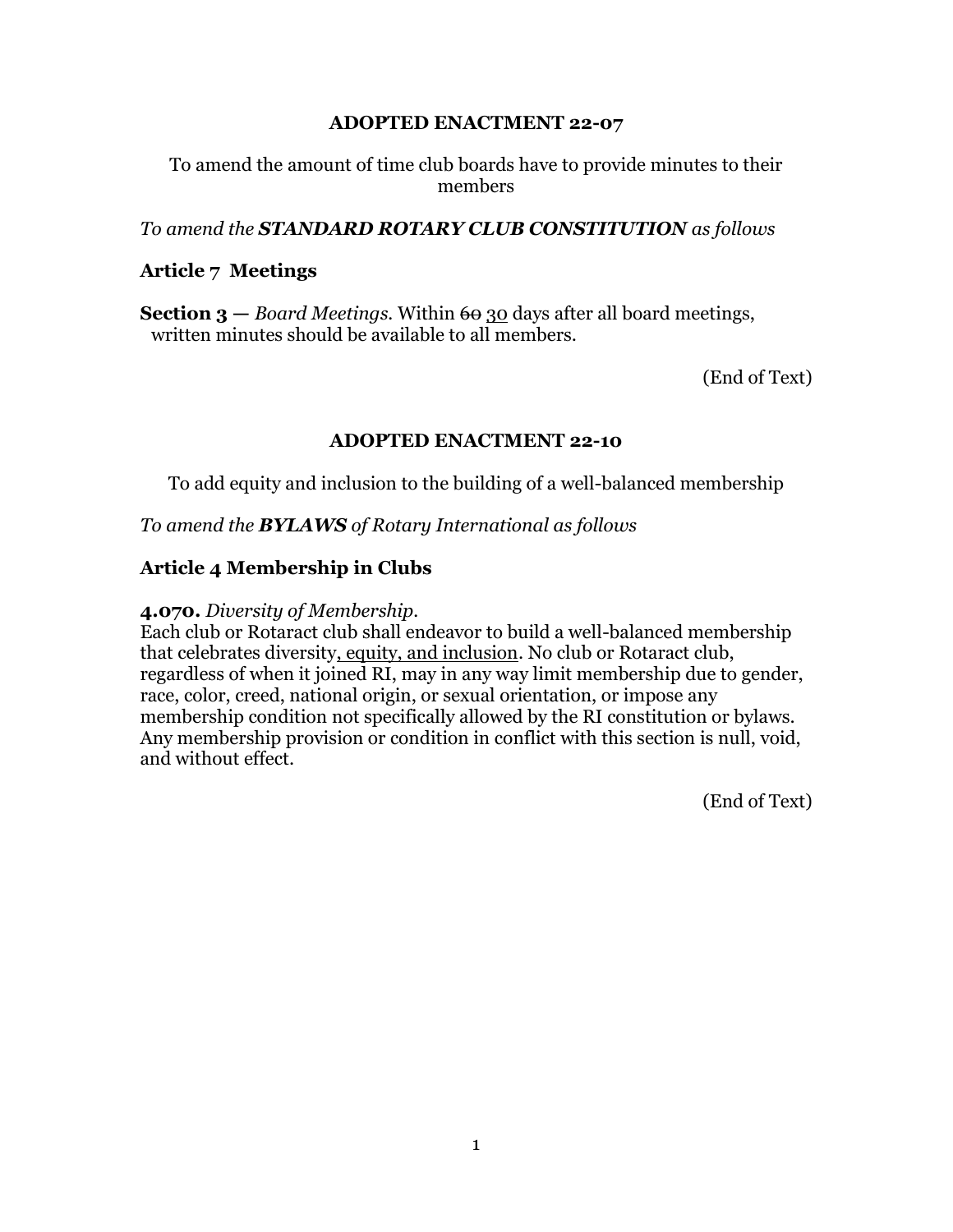#### To remove the requirement that a member must work or reside in the locality of their club

*To amend the CONSTITUTION of Rotary International as follows* 

## **Article 5 Membership**

#### **Section 2 —** *Composition of Clubs.*

(a) A club shall be composed of adult persons who demonstrate good character, integrity, and leadership; possess good reputation within their business, profession, occupation, and/or community; and are willing to serve in their community and/or around the world and having their place of business or residence located in the locality of the club or the surrounding area. A member moving from the locality of the club or the surrounding area may retain membership in the club where the member's board grants such permission and said member continues to meet all conditions of club membership.

*And to amend the STANDARD ROTARY CLUB CONSTITUTION as follows* 

## **Article 13 Duration of Membership**

#### **Section 2 —** *Automatic Termination.*

- (a) *Exceptions.* Membership shall automatically terminate when a member no longer meets the membership qualifications., except that when a member moves from the locality of this club or the surrounding area, but continues to meet all conditions of club membership, the board may: (1) allow a member to remain in this club; or
	- (2) grant a special leave of absence, not to exceed one year, to enable the member to visit and become known to a club in the new community.
- (b) (a) *Rejoining.* When a member in good standing has their membership terminated as described in subsection  $(a)$ , that person may apply for membership again, under the same or another business, profession, occupation, community service, or other classification.
- (c) (b) *Termination of Honorary Membership.* Honorary membership shall automatically terminate at the end of the term of membership set by the board, unless extended. The board may revoke an honorary membership at any time.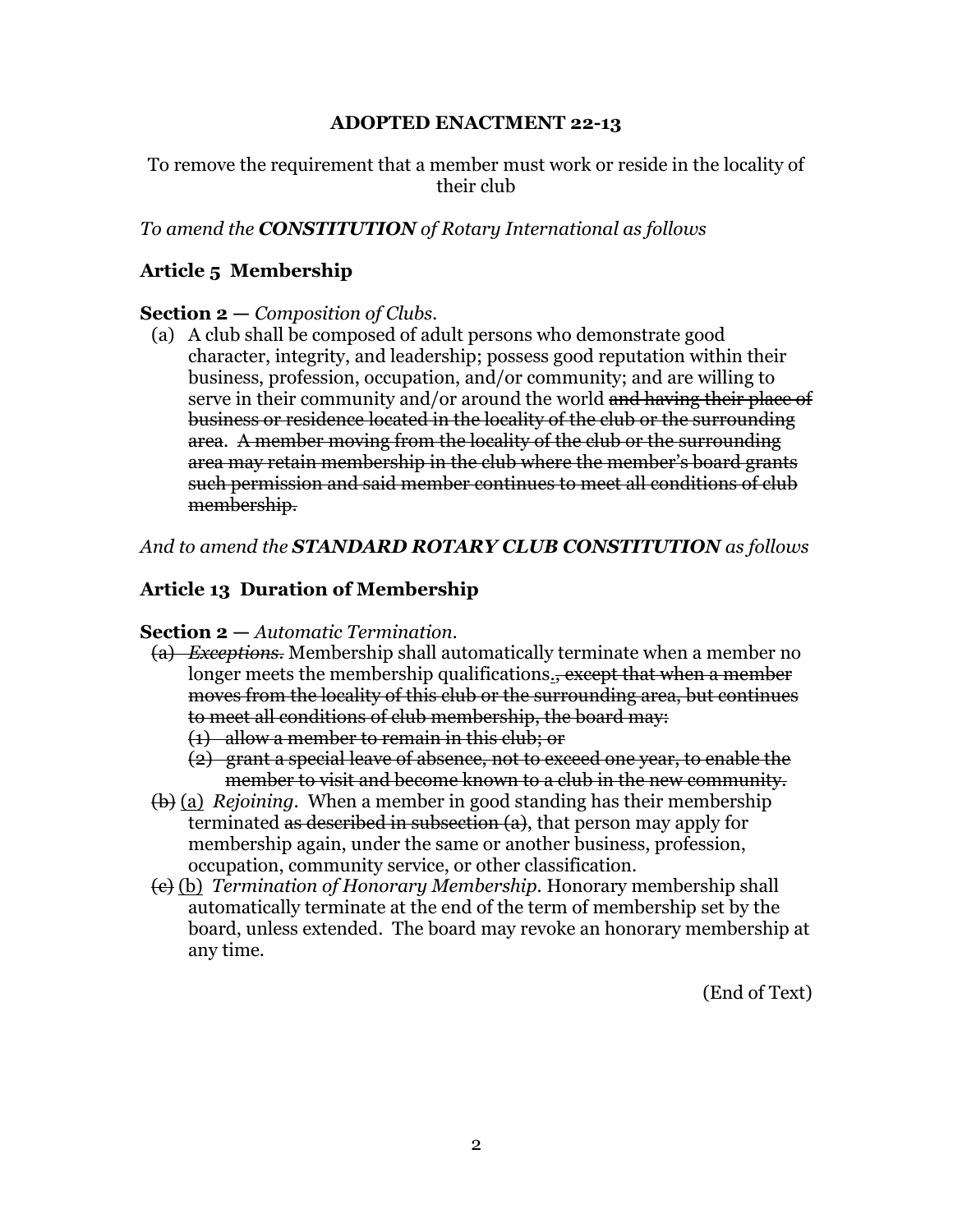To allow active members to propose prospective members in any club

## *To amend the BYLAWS of Rotary International as follows*

## **Article 4 Membership in Clubs**

**4.100.** *Sponsorship of Members.* Members may propose prospective members for membership in any club.

(Subsequent sections will be renumbered as appropriate)

(End of Text)

## **ADOPTED ENACTMENT 22-15**

To amend the provisions for membership in a satellite club

## *To amend the BYLAWS of Rotary International as follows*

#### **Article 1 Definitions**

| 1. Board:                       | The RI Board of Directors.                                                             |
|---------------------------------|----------------------------------------------------------------------------------------|
| $2.$ Club:                      | A Rotary club.                                                                         |
| 3. Constitutional<br>documents: | The RI constitution and bylaws, and the standard Rotary<br>club constitution.          |
| 4. Governor:                    | The governor of a Rotary district.                                                     |
| 5. Member:                      | A member, other than an honorary member, of a Rotary<br>club.                          |
| $6. \mathrm{RI}:$               | Rotary International.                                                                  |
| 7. RIBI:                        | The administrative territorial unit of RI in Great Britain<br>and Ireland.             |
| 8. Rotaract club:               | A club of young adults.                                                                |
| 9. Rotaractor:                  | A member of a Rotaract club.                                                           |
| 10. Satellite club:             | A potential club whose members are also members of the<br>sponsor a club.              |
| 11. TRF:                        | The Rotary Foundation.                                                                 |
| 12. In Writing:                 | A communication capable of documentation, regardless<br>of the method of transmission. |
| 13. Year:                       | The twelve-month period beginning 1 July.                                              |

## **Article 4 Membership in Clubs**

## **4.040.** *Prohibited Dual Memberships.*

No member shall simultaneously:

- (a) belong to more than one club, other than a satellite of that a club; or
- (b) be an honorary member in the same club.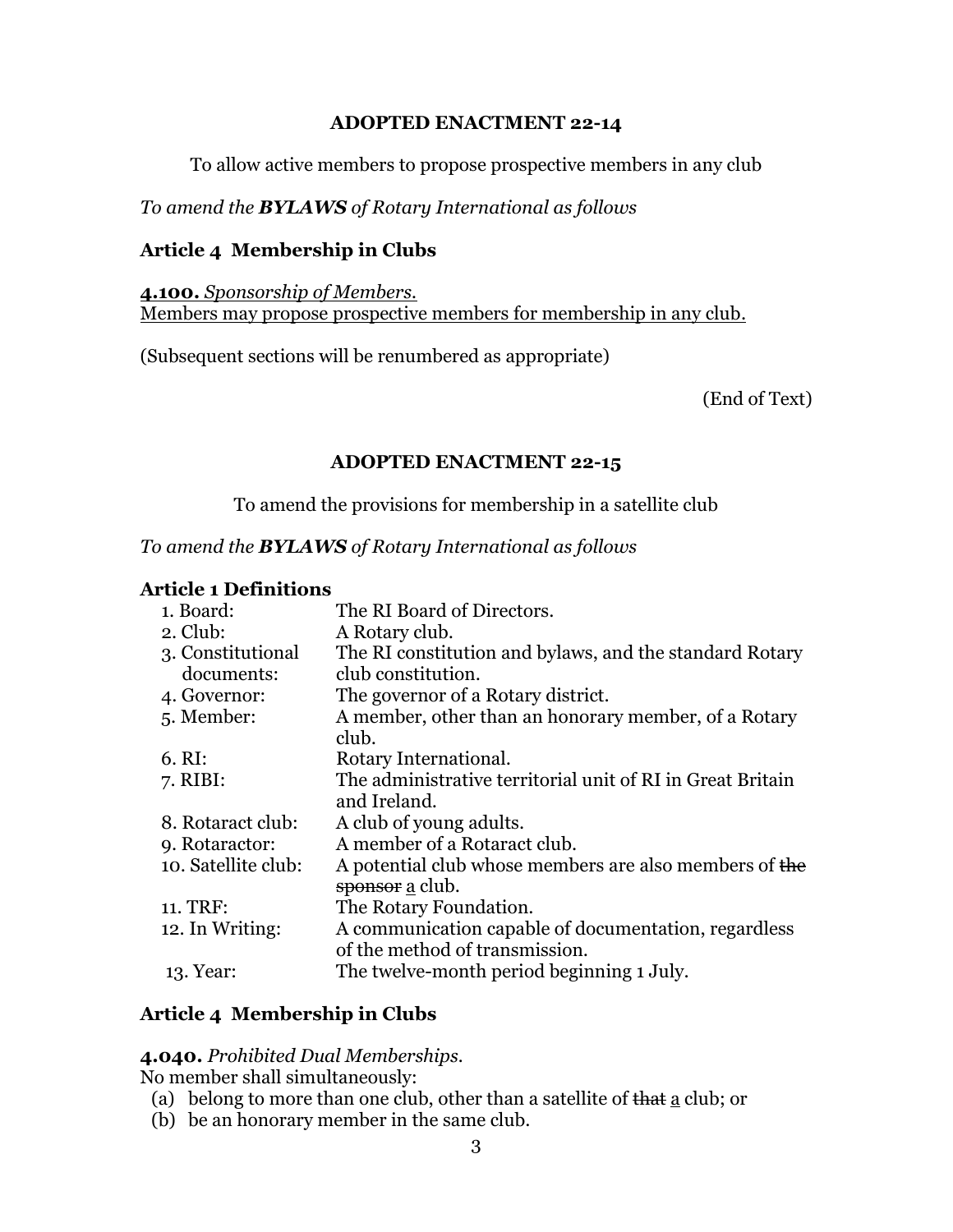## *And to amend the STANDARD ROTARY CLUB CONSTITUTION as follows*

## **Article 1 Definitions**

| 1. Board:                          | The Board of Directors of this club.                   |
|------------------------------------|--------------------------------------------------------|
| 2. Bylaws:                         | The bylaws of this club.                               |
| 3. Director:                       | A director on this club's Board.                       |
| 4. Member:                         | A member, other than an honorary member, of this club. |
| $5. \; \mathrm{RI:}$               | Rotary International.                                  |
| 6. Satellite club                  | A potential club whose members shall also be members   |
| (when applicable): of this a club. |                                                        |
| 7. In Writing:                     | A communication capable of documentation, regardless   |
|                                    | of the method of transmission.                         |
| 8. Year:                           | The twelve-month period beginning 1 July.              |

## **Article 8 Membership**

**Section 4 —** *Satellite Club Members.* Members of a satellite club of this club shall also be members of this a club until the satellite club is admitted to RI membership as a Rotary club.

**Section 5 —** *Prohibited Dual Memberships.* No member shall simultaneously

(a) belong to this and another club other than a satellite of this  $\underline{a}$  club, or

(b) be an honorary member in this club.

(End of Text)

## **ADOPTED ENACTMENT 22-18**

## To state that Rotaractors may be members of RI committees

## *To amend the BYLAWS of Rotary International as follows*

## **Article 17 Committees**

#### **17.080.** *Membership on Committees.*

Except as otherwise provided in these bylaws, the president shall appoint the members of the committees and any subcommittees after consulting the board. Committees may include Rotaractors as members. The president shall designate the chair of each committee and subcommittee and serve as an ex officio member of all RI committees.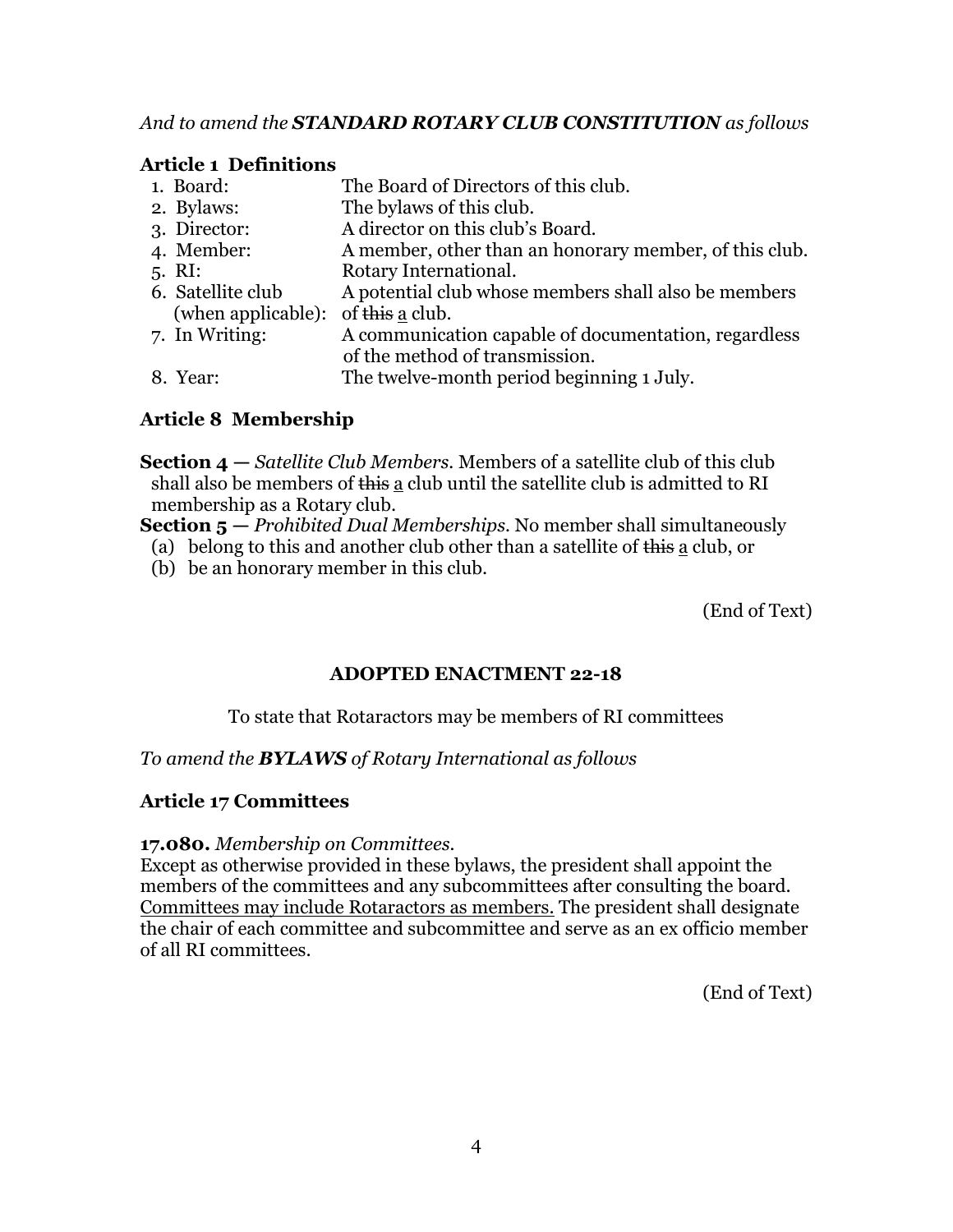To revise the timeline for president and director elections

## *To amend the BYLAWS of Rotary International as follows*

## **Article 10 Nominations and Elections for President**

**10.030.** *Election of Members to the Nominating Committee for President.*

#### 10.030.3. *Two or More Eligible Past Directors from a Zone.*

If there are two or more eligible, willing, and able past directors, the member and alternate member of the committee shall be elected in a club ballot.

#### 10.030.3.1. *Ballot Procedure.*

The general secretary shall prepare a single transferable ballot, with the names of all eligible past directors in alphabetical order. The general secretary shall send a ballot with photographs and biographical statements of each past director to each club in the zone by 15 May. The completed ballot shall be returned to the general secretary at the World Headquarters by 30 June 15 June. The number of a club's votes is determined by the formula in subsection 15.050.1.

## 10.030.4. *Balloting Committee Meeting.*

A balloting committee, appointed by the president, meets at a time, place, and manner determined by the president to examine and count the ballots, no later than <del>10 July</del> 25 June. Within five days of meeting, the balloting committee shall certify the balloting results to the general secretary.

## **10.040.** *Committee Procedure.*

## 10.040.3. *Forwarding Names to Committee.*

The general secretary shall, between 1 May and 15 May, notify eligible Rotarians and ask if they are willing to be considered for nomination for president. The deadline for notifying the general secretary of willingness to serve is 30 June 15 June. Those Rotarians not responding to the general secretary by <del>30 June</del> 15 June will not be considered by the nominating committee. The general secretary shall forward the list of those willing to serve to the nominating committee and to any Rotarian upon request at least one week before the committee meeting.

## **10.070.** *Additional Nomination by Clubs.*

In addition to the nomination made by the committee, challenges may be made in the following manner:

## 10.070.1. *Candidate Previously Considered and Concurrence.*

Any club may suggest as a challenging candidate a Rotarian who notified the general secretary pursuant to subsection 10.040.3. of their willingness to be considered for nomination for president through a resolution adopted by the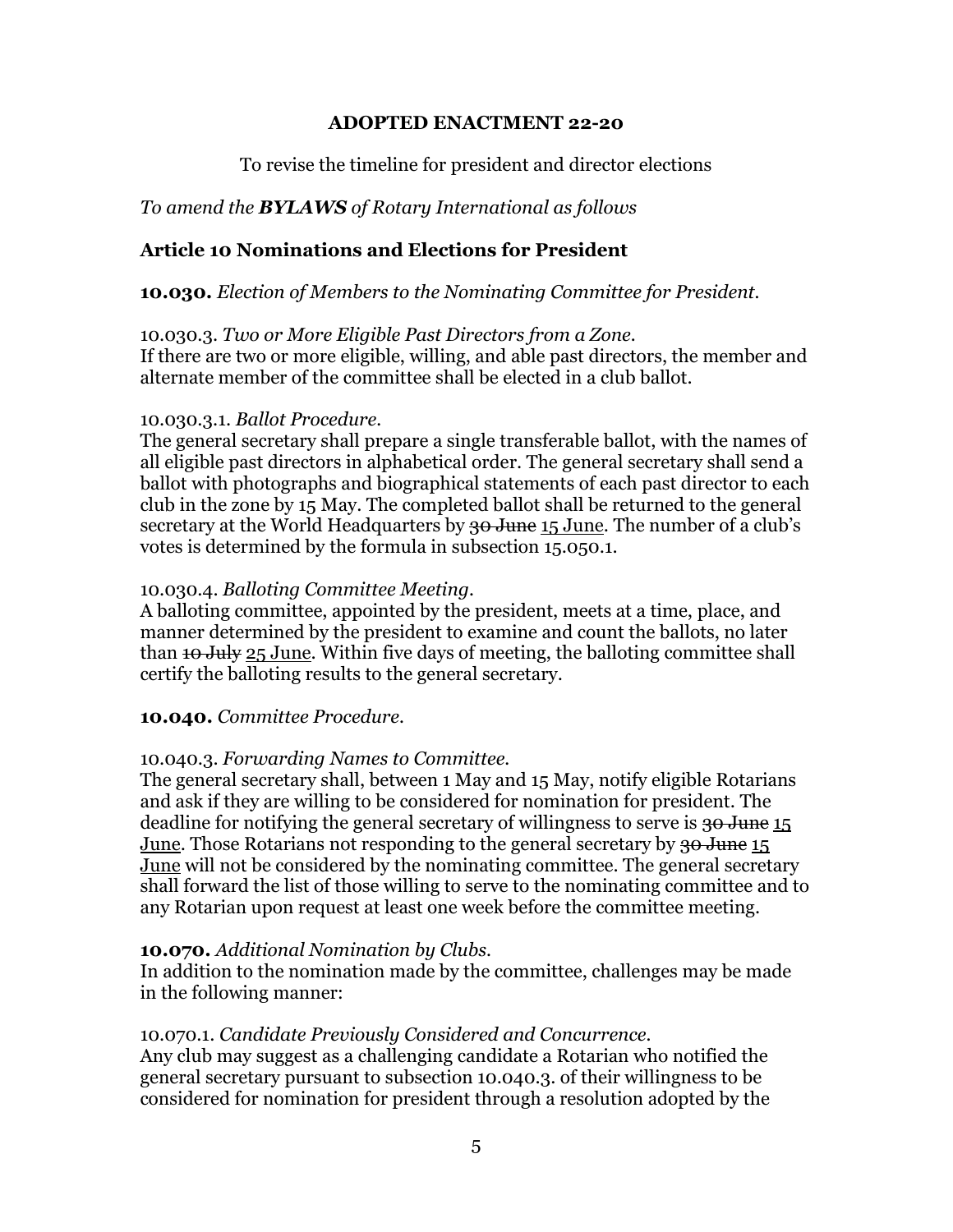club. The resolution must be supported by a concurrence of at least a majority of the clubs in the district obtained at a district conference or through a club ballot. The concurrence must be certified to the general secretary by the governor. The resolution must be accompanied by a written statement from the challenging candidate agreeing to have the candidacy submitted to the clubs for endorsement. The requirements must be received by <del>1 October</del> 15 September.

#### 10.070.2. *Notification to Clubs of Challenging Candidates.*

After <del>1 October</del> 15 September, the general secretary shall notify the clubs of the suggested challenging candidates and provide them with an endorsement form.

#### 10.070.4. *Endorsement of Challenging Candidate.*

If on  $\frac{15}{25}$  November 1 November, any challenging candidate has been endorsed by 1 percent of the clubs comprising the membership of RI as of the most recent club invoice, with at least half of the endorsements from clubs in zones other than that of the challenging candidate(s), the challenging candidate(s) and the committee's nominee shall be balloted on as provided in section 10.090. If the challenging candidate(s) fails to receive the prescribed endorsements by  $\frac{1}{2}$  November 1 November, the president shall declare the committee's nominee to be the president-nominee.

#### **10.090.** *Club Ballot.*

The procedure for electing a president by a club ballot as provided in section 10.070. shall be as follows:

## 10.090.3. *Distribution of Ballot.*

The balloting committee shall send the ballot to each club by  $1.5$  February 1 January, with instructions that the completed ballot be returned to the balloting committee at World Headquarters by <del>15 April</del> 15 February. The ballot shall include photographs and biographical statements of the candidates.

#### 10.090.4. *Club Voting.*

The number of a club's votes is determined by the formula in subsection 15.050.1.

## 10.090.5. *Balloting Committee Meeting.*

The balloting committee shall meet at a time, place, and manner determined by the president, no later than 20 April 20 February. The committee shall examine and count the ballots. The balloting committee shall certify the results to the general secretary within five days.

#### 10.090.6. *Counting of Votes.*

The candidate receiving a majority of the votes shall be declared the presidentelect. The voting shall take into account the second and subsequent choices where necessary.

## 10.090.7. *Announcement of President-elect.*

The president shall announce the name of the president-elect no later than  $25$ April 25 February.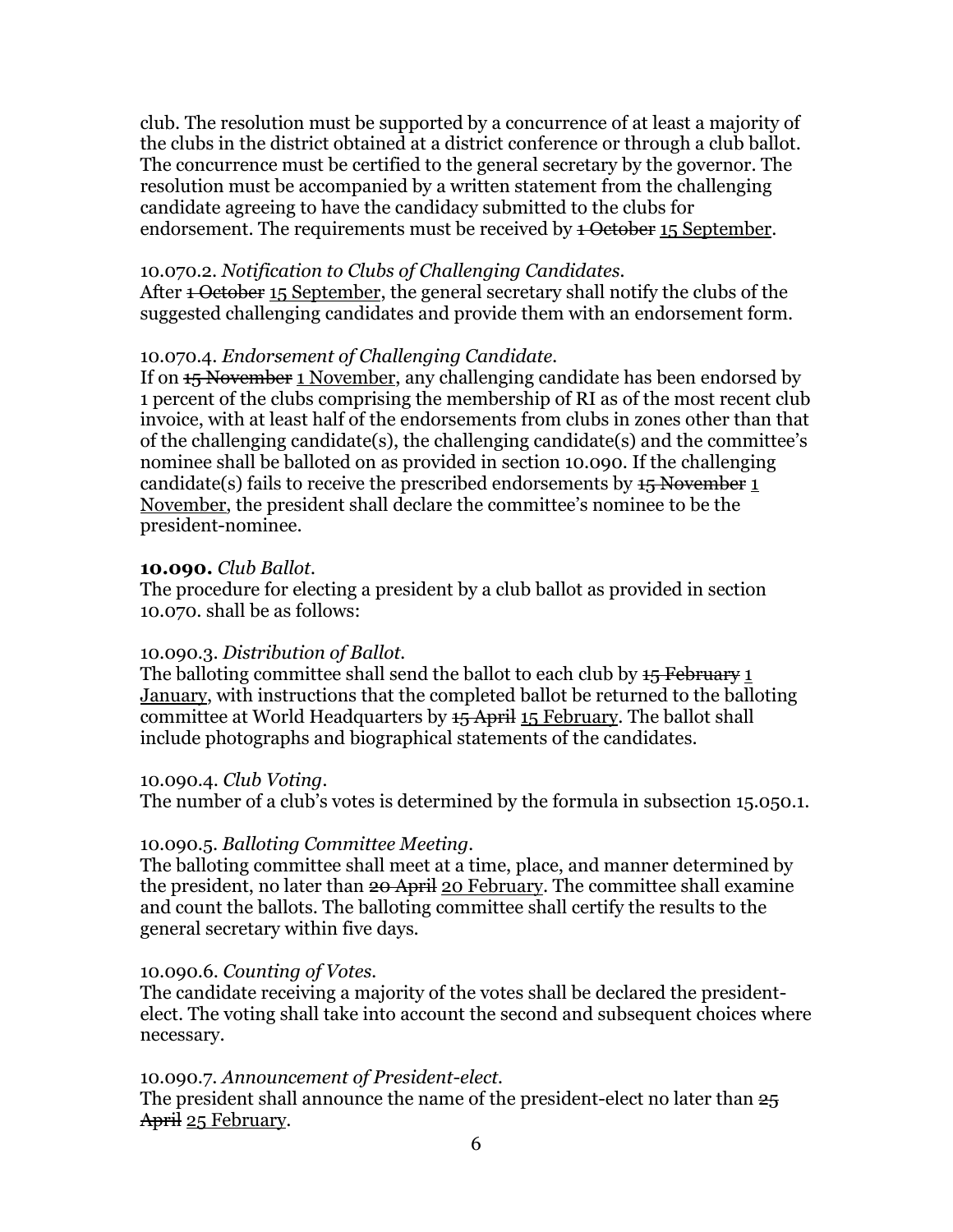## **Article 11 Nominations and Elections for Directors**

#### **11.030.** *Club Ballot Procedure.*

#### 11.030.3. *Deadline for Receipt of Ballots.*

The general secretary shall send the ballot including photographs and biographical statements to each club in the zone or section no later than the following 31 December. The ballot shall be sent with instructions that the completed ballot must be returned to the general secretary at the World Headquarters no later than <del>1 March</del> 1 February.

#### 11.030.5. *Balloting Committee.*

The president shall appoint a balloting committee to examine and count ballots. The committee shall meet at a time, place, and manner determined by the president, no later than  $\frac{1}{5}$  March 5 February. The committee shall certify the results to the general secretary within five days.

#### 11.030.7. *Announcement of Director-nominee.*

The president shall announce the name of the director-nominee selected no later than <del>10 March</del> 10 February.

#### 11.030.8. *Tie Vote.*

If a club ballot results in a tie for director-nominee, a second club ballot shall be conducted. The general secretary shall prepare and send the ballots, which shall include the names of the candidates who tied in the first club ballot, biographical statements, and photographs. The ballots and other materials shall be sent to each club in the zone or section by  $15$  March 15 February with instructions that the completed ballot be returned to the general secretary at the World Headquarters no later than the following  $\pm$  May 1 April. The balloting committee shall meet at a time, place, and manner determined by the president to count the ballots, no later than  $\frac{1}{5}$  May 5 April. The balloting committee shall certify the results to the general secretary within five days. The president shall inform all clubs in the zone of the director-nominee no later than  $10$  May 10 April.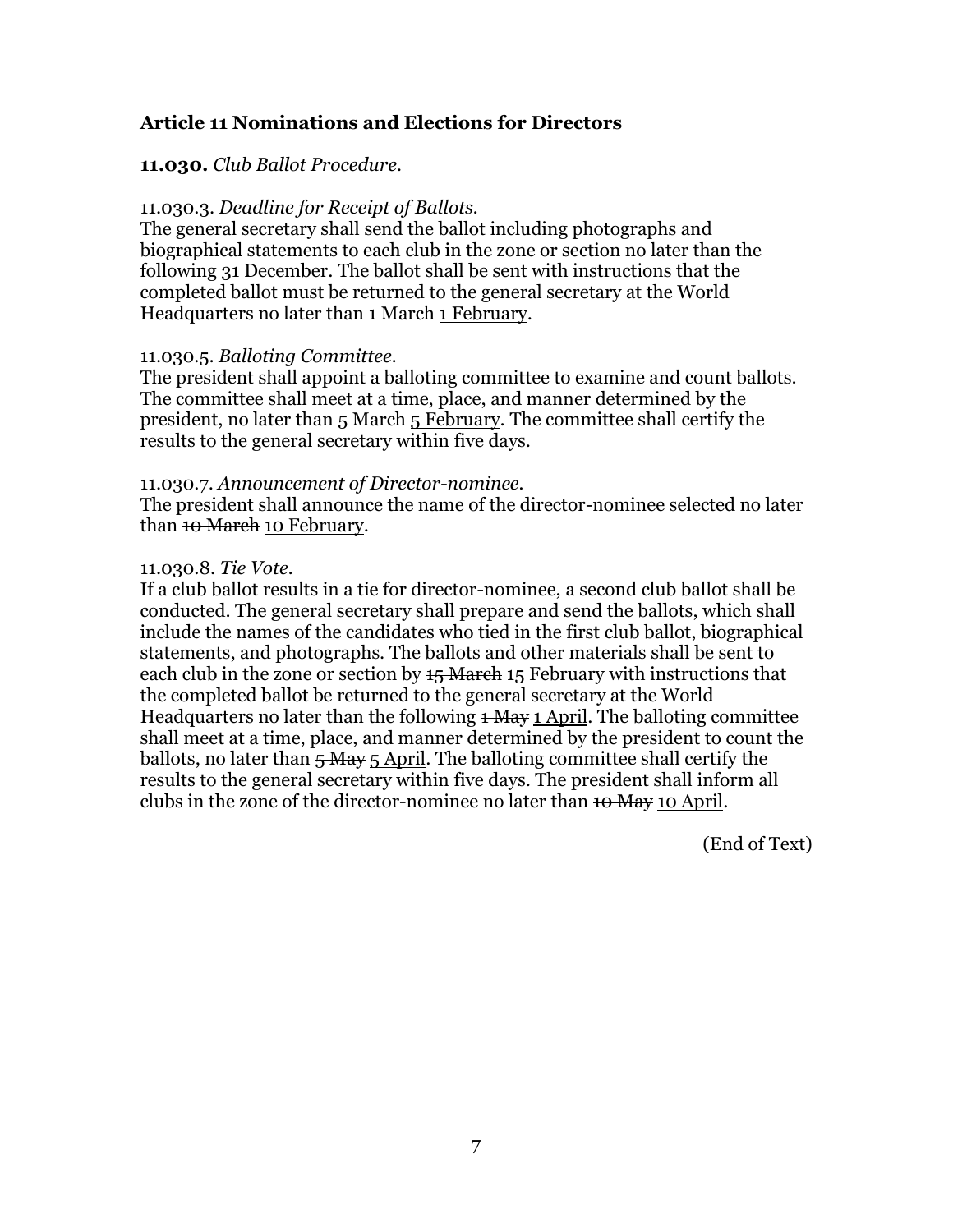## To amend the qualifications for director and membership on the director nominating committee

*To amend the BYLAWS of Rotary International as follows*

## **Article 5 Board of Directors**

#### **5.080.** *Terms and Qualifications of Directors*.

#### 5.080.2. *Qualifications.*

A candidate shall have served a full term as governor before being proposed for director (unless the board determines that shorter service suffices), and at least three years must have elapsed since the candidate's service as governor. The candidate shall have attended at least two Rotary institutes and one convention in the 36-month period before being proposed. No person who served a full term as director, as defined in the bylaws or as determined by the board, may again be a director except as president or president-elect.

## **Article 11 Nominations and Elections for Directors**

**11.020.** *Selection of Director-nominee and Alternate by Nominating Committee Procedure.*

#### 11.020.3. *Membership on Nominating Committee.*

A nominating committee shall consist of one member from each district in the zone or section elected by the clubs of the district as provided. Each member shall be a past governor at the time of election, who is a member of a club in the relevant zone or section. The members shall have attended (a) at least two Rotary institutes of the zone from which the director is being nominated and (b) one convention in the three years before serving on the committee. A district may, by a resolution adopted at a district conference by a majority vote of the electors present and voting, dispense with some or all of requirements (a) or (b), if the resolution applies only to the next nominating committee. Members shall be elected for a term of one year. Directors or past directors shall not be eligible for membership on the nominating committee. No Rotarian shall serve more than twice as a member of the nominating committee. Each member shall have one vote.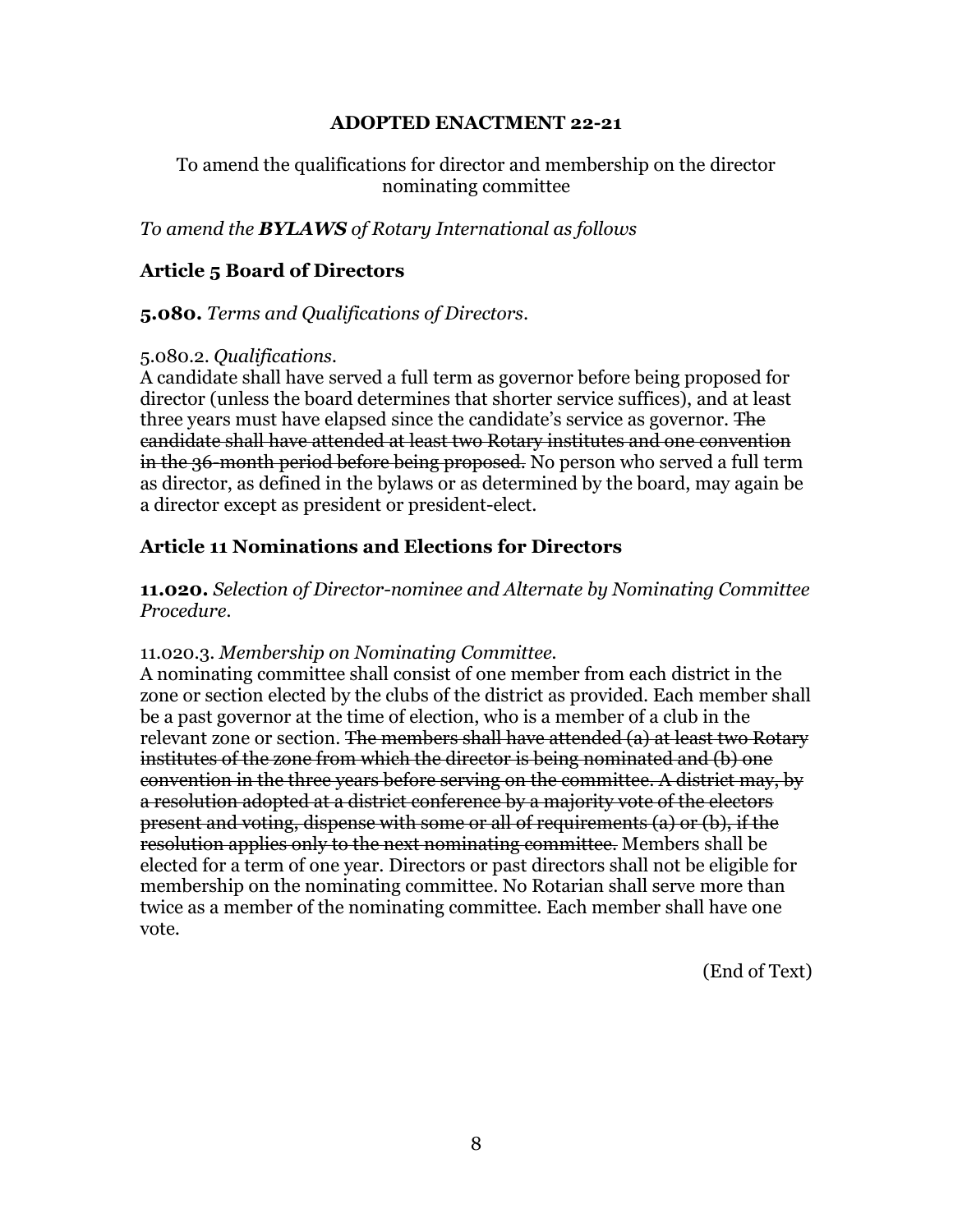## To authorize the board to remove a Rotarian's past officer status

## *To amend the BYLAWS of Rotary International as follows*

## **Article 6 Officers**

#### **6.050.** *Removal of Past Officer Status.*

The board, for cause, may remove a Rotarian's past officer status even though they have served as a past officer. A Rotarian who has been determined by the board to no longer be considered to be a past RI officer shall not be eligible to serve in any office referenced in these bylaws for which serving as a past officer is required. Prior to the board taking this action, the Rotarian shall be given an opportunity at a board hearing to provide reasons as to why this action should not be taken. Removal of an individual's past officer status requires a two-thirds vote of the entire board.

(Subsequent sections will be renumbered as appropriate)

(End of Text)

## **ADOPTED ENACTMENT 22-28**

To revise the process for changing sections in a zone

*To amend the BYLAWS of Rotary International as follows*

## **Article 11 Nominations and Elections for Directors**

**11.010.** *Nominations for Directors by Zones.*

## 11.010.4. *Realignment of Zones.*

Any new alignments can be made by the board.

#### 11.010.5. *Sections Within Zones.*

The board may create, modify, or eliminate sections in zones in order to rotate the directorship within a zone by nominating RI directors on a schedule set by the board, based on an approximately equal of number of Rotarians. Except for zones that include clubs in RIBI, no such section shall be created, modified, or eliminated over the objection of a majority of the clubs in the zone.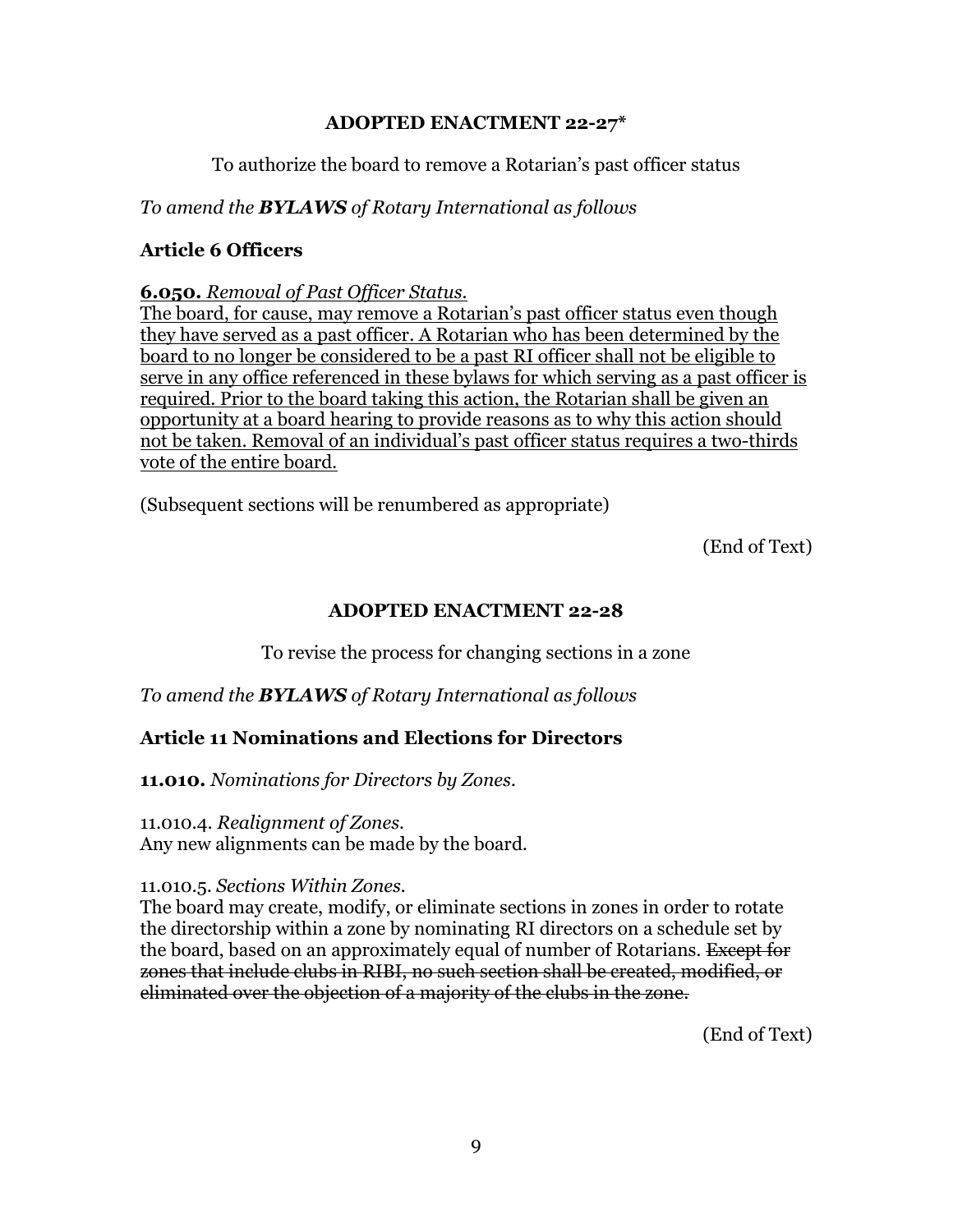To amend the officers of RIBI

## *To amend the CONSTITUTION of Rotary International as follows*

## **Article 7 Officers**

**Section 1 —** *Titles.* The officers of RI shall be president, president-elect, vicepresident, treasurer, other directors, general secretary, district governors, and the president, immediate past president, vice-president chair, chair-elect, and honorary treasurer of RI in Great Britain and Ireland.

*And to amend the BYLAWS of Rotary International as follows*

## **Article 11 Nominations and Elections for Directors**

#### **11.040.** *Nominations for Officers of RIBI.*

Nominees for president, vice-president chair, chair-elect, and honorary treasurer of RIBI shall be selected, proposed, and nominated pursuant to the bylaws of RIBI.

(End of Text)

## **ADOPTED ENACTMENT 22-38**

To authorize the Board to suspend or terminate a club or Rotaract club for initiating litigation against a district

*To amend the BYLAWS of Rotary International as follows*

## **Article 3 Resignation, Suspension or Termination of Membership in RI**

**3.020.** *Board Discipline, Suspension, or Termination of a Club or Rotaract Club.*

## 3.020.1. *Suspension or Termination.*

The board may suspend or terminate a club or Rotaract club that:

(c) initiates or maintains, or retains a member or Rotaractor who initiates or maintains, litigation against RI,  $\Theta$  TRF, or the district, including their directors, trustees, officers, agents, and employees, before exhausting all remedies in the constitutional documents; or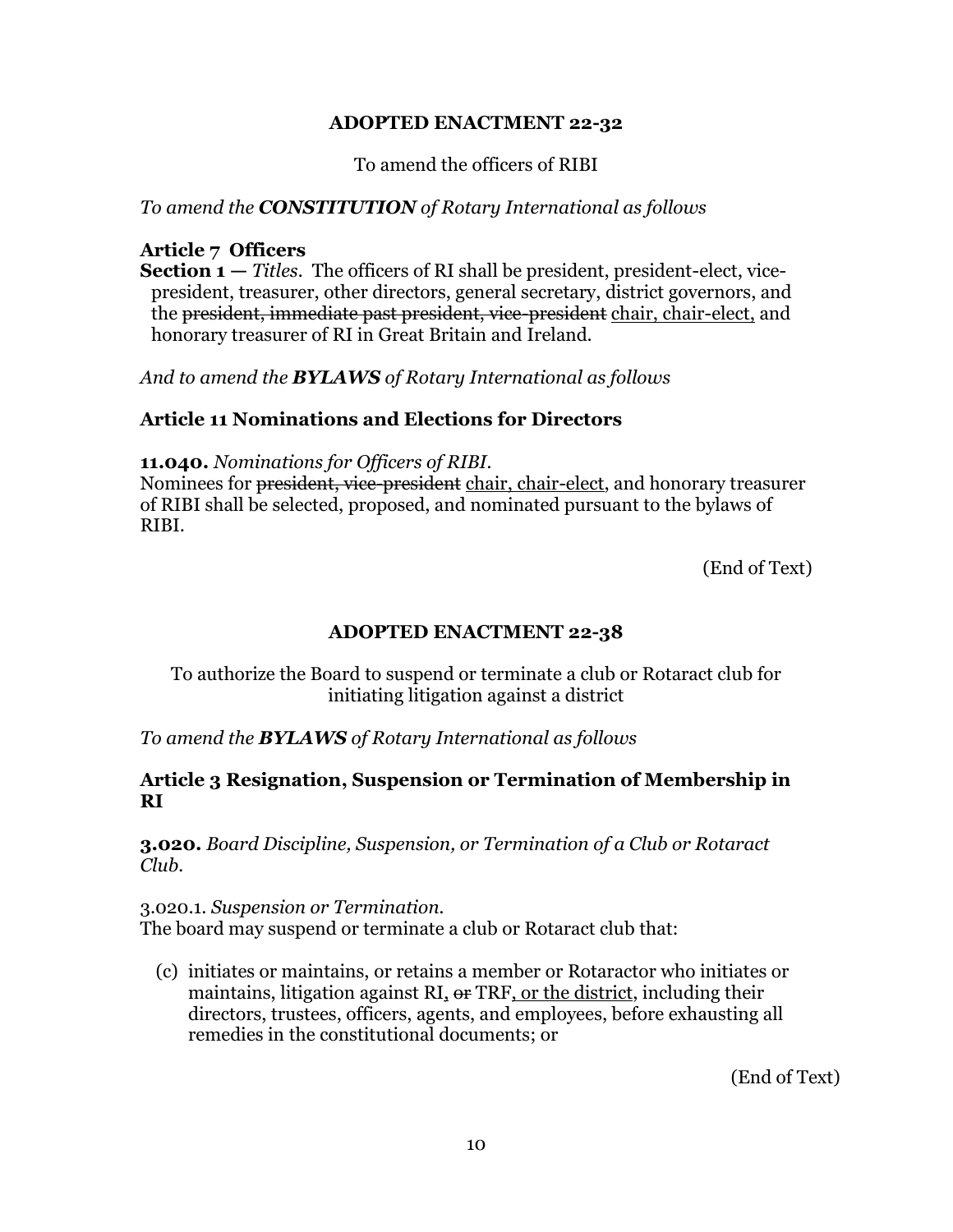## To amend the provisions regarding RI committees

## *To amend the BYLAWS of Rotary International as follows*

## **Article 17 Committees**

**17.010.** *Standing and Other Committees.*

The board shall establish the following standing committees on:

- (a) audit
- (b) constitution and bylaws
- (c) districting
- (d) election review
- (e) finance
- (f) membership
- (g) operations review
- (h) strategic planning
- (a) communications with six members, two appointed each year for three-year terms;
- (b) constitution and bylaws with three members, one appointed each year for a three-year term, except that in the year of the council on legislation there shall be four members, with the most recent past member serving a fourth year;
- (c) conventions with six members, including the chair of the host organization for the convention. The president may appoint as chair a Rotarian who previously served for two years as a member of a conventions committee but not as chair. In addition to the chair of a convention committee, one other member may be a person who previously served on a convention committee;
- (d) districting with three members, one appointed each year from the board for a three-year term;
- (e) election review with six members, two appointed each year for three-year terms;
- (f) finance with eight members, six serving three-year terms with two members appointed each year, plus the RI treasurer and one board member appointed by the board, both serving one-year terms as non-voting members; and
- (g) Rotaract with three members, one appointed each year for a three-year term, plus three Rotaractors, with the committee co-chaired by one member and one Rotaractor.

## **17.020.** *Other Committees.*

The board may establish other committees, as needed. and For standing and other committees, the board shall determine, subject to the provisions of section 17.100.

- (a) the number of members;
- (b) the terms of members;
- (c) the qualification of members;
- (c) (d) the duties and authority; and
- $(d)$  (e) the continuity of members from year to year.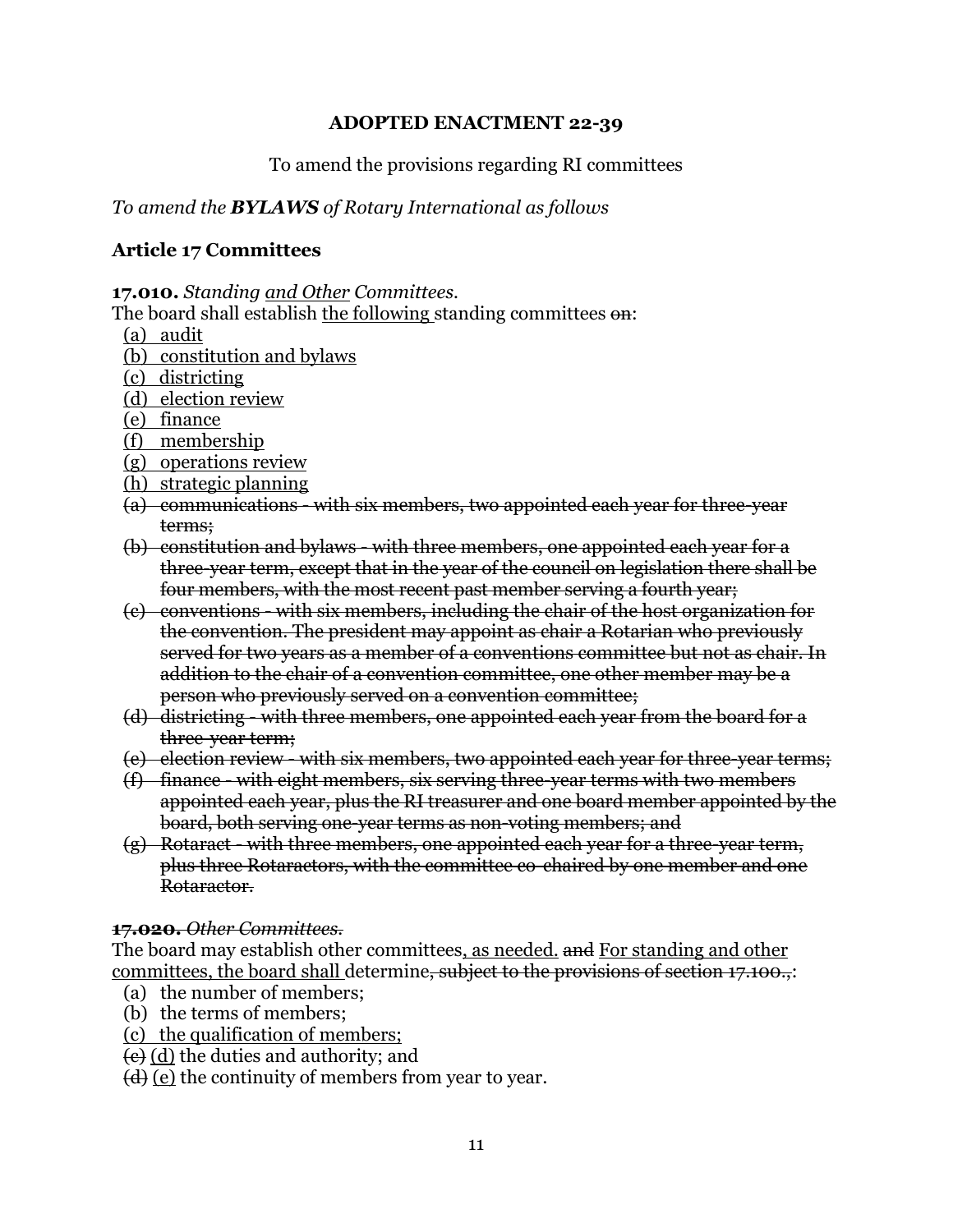For those committees serving both RI and TRF, the Board and Trustees shall jointly determine the number, terms, qualifications, duties, and continuity of members from year to year.

#### **17.030.** *Special Committees Exceptions.*

The provisions of sections 17.010., 17.020., 17.080., and 17.090. 17.040., and 17.050. do not apply to any nominating committees or any committee formed under sections 17.040. - 17.070.

#### **17.040.** *Membership Committee*.

The board shall appoint a membership committee composed of at least eight members appointed for at least three-year terms on a staggered basis and eligible for reappointment.

#### **17.050.** *Strategic Planning Committee*.

The board and the TRF trustees shall appoint a strategic planning committee with eight members. Two members shall be appointed each year, one by the board and one by the trustees, for four-year terms. No member shall be a board member, a TRF trustee, or a past president. The chair and vice chair shall be jointly appointed by the RI president and the TRF chair. Members who served fewer than three years may be reappointed. Members shall be selected to balance experience in long-term planning, RI or TRF programs and activities, and financial management. The committee shall meet as decided by the president, the board, the TRF chair, or the TRF trustees.

## **17.060.** *Audit Committee.*

The board shall appoint an audit committee with seven members, each of whom shall be independent and financially literate. The committee shall include two board members appointed annually by the board and one trustee appointed annually by the TRF trustees. In addition, the committee shall include four members appointed by the board, who are not board members or trustees, for single terms of six years. The committee shall review and report to the board as appropriate on RI and TRF financial reports, the external audit, the system of internal control, internal audit, and related matters. The committee advises the board and trustees under terms of reference not in conflict with this section, prescribed by the board and trustees. The committee shall meet up to three times per year. The president, the board, or the committee chair shall determine the time, place, manner, and notice of regular meetings. For additional meetings, the president or committee chair may determine the time, place, manner, and notice. The chair of the operations review committee (or the chair's designee) shall serve as a liaison to the audit committee.

## **17.070.** *Operations Review Committee.*

The board shall appoint an operations review committee with six members, for single terms up to six years, with one member appointed each year as appropriate to maintain six members. No member shall be a past president, current board member, or current TRF trustee. Members shall be selected to balance experience in management, leadership development, and financial management. The president or the board shall determine the time, place, manner, and notice of meetings. As deemed necessary by the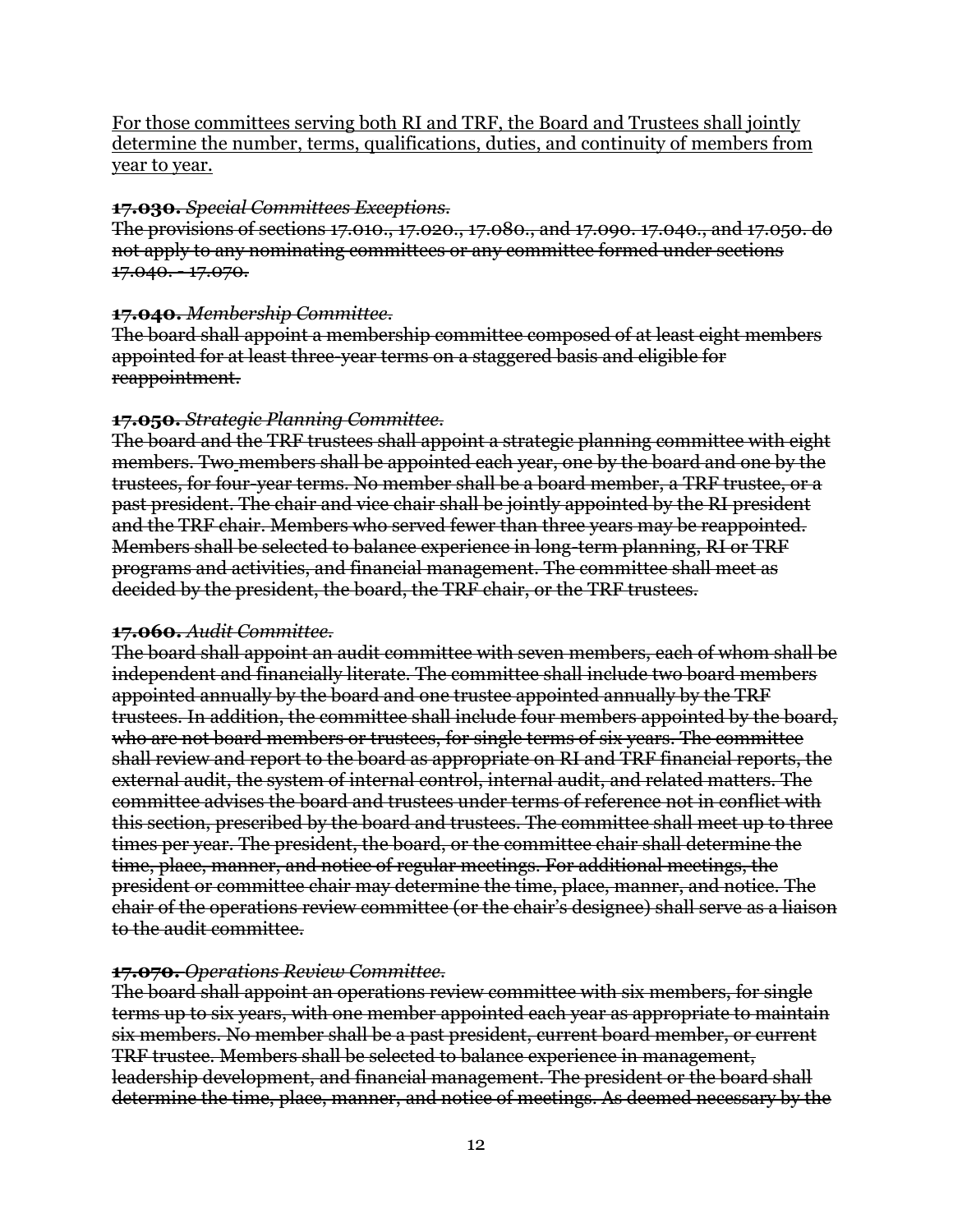board or the president, the operations review committee may review operational matters, including, but not limited to, the effectiveness and efficiency of operations, administrative procedures, and standards of conduct. The committee reports directly to the board under terms of reference not in conflict with this section, prescribed by the board.

## **17.080. 17.030.** *Membership on Committees.*

Except as otherwise provided in these bylaws, the president shall appoint the members of the committees and any subcommittees after consulting the board. The president shall designate the chair of each committee and subcommittee and serve as an ex officio member of all RI committees.

## **17.090. 17.040.** *Meetings.*

Except as otherwise provided in these bylaws, the president shall determine the time, place, manner, and notice of all meetings of committees and subcommittees. A majority of the members shall constitute a quorum, and the act of a majority of the members present at a meeting with a quorum shall be the act of the committee or subcommittee.

## **17.100. 17.050.** *Term of Service.*

Except as otherwise provided in these bylaws, no person may serve on the same RI committee for more than three years one term. No person who has served on a committee for three years a full term is eligible for later appointment to the same committee. This section does not apply to ad hoc committees or ex officio members.

## **17.060.** *Committee Exceptions.*

The provisions of sections 17.010. to 17.050. do not apply to any nominating committees.

## **17.110. 17.070.** *Secretary of Committees.*

The general secretary is the secretary of all committees, unless the board otherwise provides. The general secretary may appoint another person to serve as secretary.

## **17.120. 17.080.** *Quorum.*

A majority of all committee members is a quorum for a meeting, unless otherwise provided in the bylaws or by the board.

## **17.130. 17.090.** *Manner of Conducting Business.*

A committee may conduct business by any manner of communication under rules of procedure prescribed by the board, unless contrary to the bylaws.

## **17.140. 17.100.** *Authority over Committees.*

All committees are subject to board control and supervision pursuant to subsection 5.010.2.(c). All committee actions and decisions are subject to board approval, except the decision of the nominating committee for president in selecting a presidentnominee. However, the board has jurisdiction over all actions and decisions that are in violation of article 13.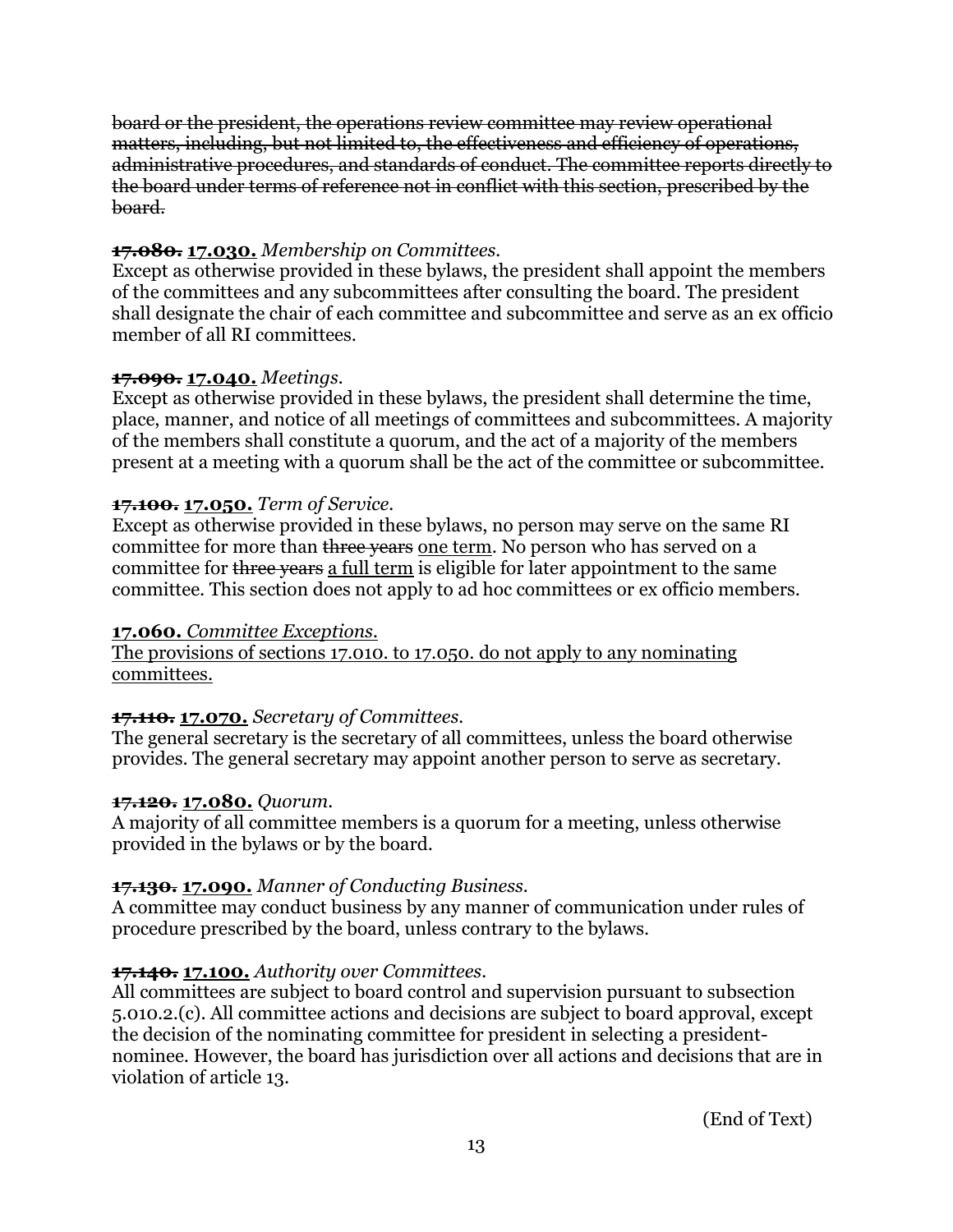To increase per capita dues

*To amend the BYLAWS of Rotary International as follows*

#### **Article 18 Fiscal Matters**

**18.030.** *Dues.*

18.030.1. *Per Capita Dues*.

Each club pays per capita dues to RI for each member as follows: US\$34.00 per half year in 2019 - 20, US\$34.50 per half year in 2020 - 21, US\$35.00 per half year in 2021 - 22, and US\$35.50 per half year in 2022 - 23, US\$37.50 per half year in 2023 - 24, US\$39.25 per half year in 2024 - 25, and US\$41.00 per half year in 2025 - 26, and thereafter. The dues shall remain constant until changed by the council on legislation.

(End of Text)

## **ADOPTED ENACTMENT 22-52**

## To amend the provisions regarding the Audit Committee and audited financial statements

*To amend the BYLAWS of Rotary International as follows*

## **Article 17 Committees**

#### **17.060.** *Audit Committee.*

The board and the TRF trustees shall appoint an audit committee with seven members, each of whom who shall be independent and financially literate. The committee shall include two board members appointed annually by the board and one trustee appointed annually by the TRF trustees. In addition, the committee shall include four members appointed by the board, who are not board members or trustees, for single terms of six years. The committee shall review and report to the board as appropriate on RI and TRF financial reports, the external audit, the system of internal control, internal audit, and related matters. The committee advises the board and trustees under terms of reference not in conflict with this section, prescribed by the board and trustees. The committee shall meet up to three times per year. The president, the board, the TRF chair, the TRF trustees, or the committee chair shall determine the time, place, manner, and notice of regular meetings. For additional meetings, the president or committee chair may determine the time, place, manner, and notice. The chair of the operations review committee (or the chair's designee) shall serve as a liaison to the audit committee.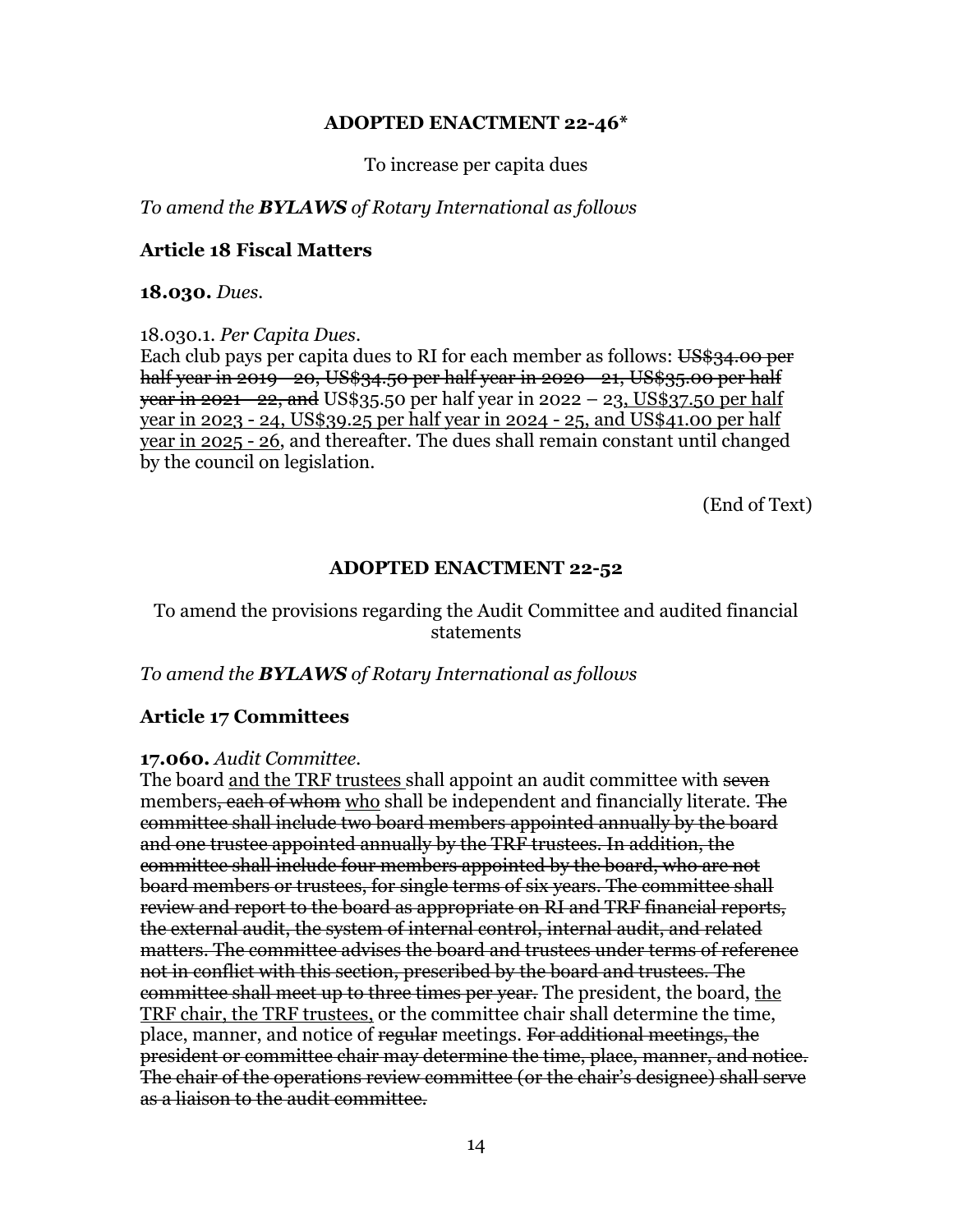## **Article 18 Fiscal Matters**

#### **18.080.** *Report.*

The general secretary shall publish the audited financial statements and accompanying notes and supplemental schedules (if any), as well as an annual report no later than 31 December after the fiscal year end. The report shall general secretary shall also report, by individual office, elearly show all expenses reimbursed to, and all payments made on behalf of, the president, office of the president, president-elect, president-nominee, and each director and directorelect. The report shall contain the expenditures of the board, the annual convention, and each major division of the administration and the operations of the secretariat, and be accompanied by a statement comparing each of these items with the budget adopted in accordance with subsection 18.050.1., or, if revised, in accordance with subsection 18.050.2. The report shall contain full details of any expenditure varying from the approved budget by over 10 percent in each category. The report shall be distributed to each current and past RI officer and available to any club or Rotaract club upon request. The general secretary shall send the report for the year before a council on legislation to all council members at least 30 days before the council convenes.

## **Article 22 The Rotary Foundation**

#### **22.040.** *Report of Trustees.*

The trustees shall report to RI at least annually on TRF's programs and finances. The annual report general secretary shall also report, by individual office, elearly show all expenses reimbursed to, and all payments made on behalf of, each trustee.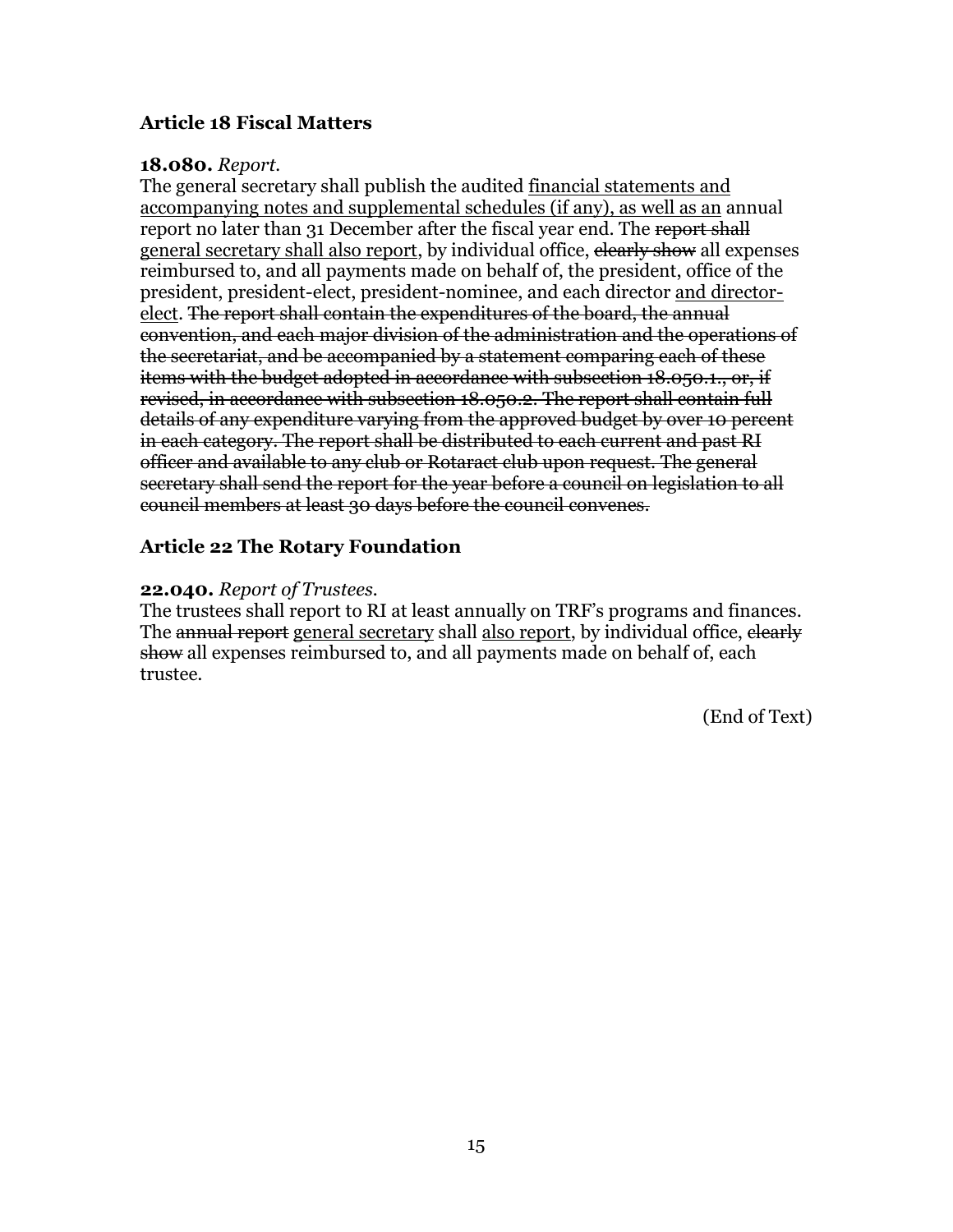To amend where the Board must report expenditures from the RI reserve

*To amend the CONSTITUTION of Rotary International as follows* 

## **Article 6 Board of Directors**

**Section 2 —** *Powers.* The affairs and funds of RI shall be under the direction and control of the board in conformity with this constitution and the bylaws and the Illinois General Not-for-Profit Corporation Act of 1986, and any amendments thereto. In exercising such direction and control over the funds of RI, the board may, as fixed by the budget or budgets provided for in the bylaws, expend in any fiscal year the current income and such amount from the RI reserve as may be necessary to accomplish the purposes of RI. The board shall report to the next convention and council on legislation as to the special conditions under which expenditures have been made from the reserve. The board shall at no time incur an indebtedness in excess of the then net assets of RI.

(End of Text)

## **ADOPTED ENACTMENT 22-54**

To publish the RI budget and annual report on the Rotary website

*To amend the BYLAWS of Rotary International as follows* 

## **Article 18 Fiscal Matters**

## **18.050.** *Budget.*

#### 18.050.5. *Annual Publication of the RI Budget.*

By 30 September each year, the RI budget shall be published as decided by the board on RI's website and brought to the attention of all clubs and Rotaract clubs.

#### **18.080.** *Report.*

The general secretary shall publish the audited annual report no later than 31 December after the fiscal year end. The report shall, by individual office, clearly show all expenses reimbursed to, and all payments made on behalf of, the president, office of the president, president-elect, president-nominee, and each director. The report shall contain the expenditures of the board, the annual convention, and each major division of the administration and the operations of the secretariat, and be accompanied by a statement comparing each of these items with the budget adopted in accordance with subsection 18.050.1., or, if revised, in accordance with subsection 18.050.2. The report shall contain full details of any expenditure varying from the approved budget by over 10 percent in each category. The report shall be distributed to each current and past RI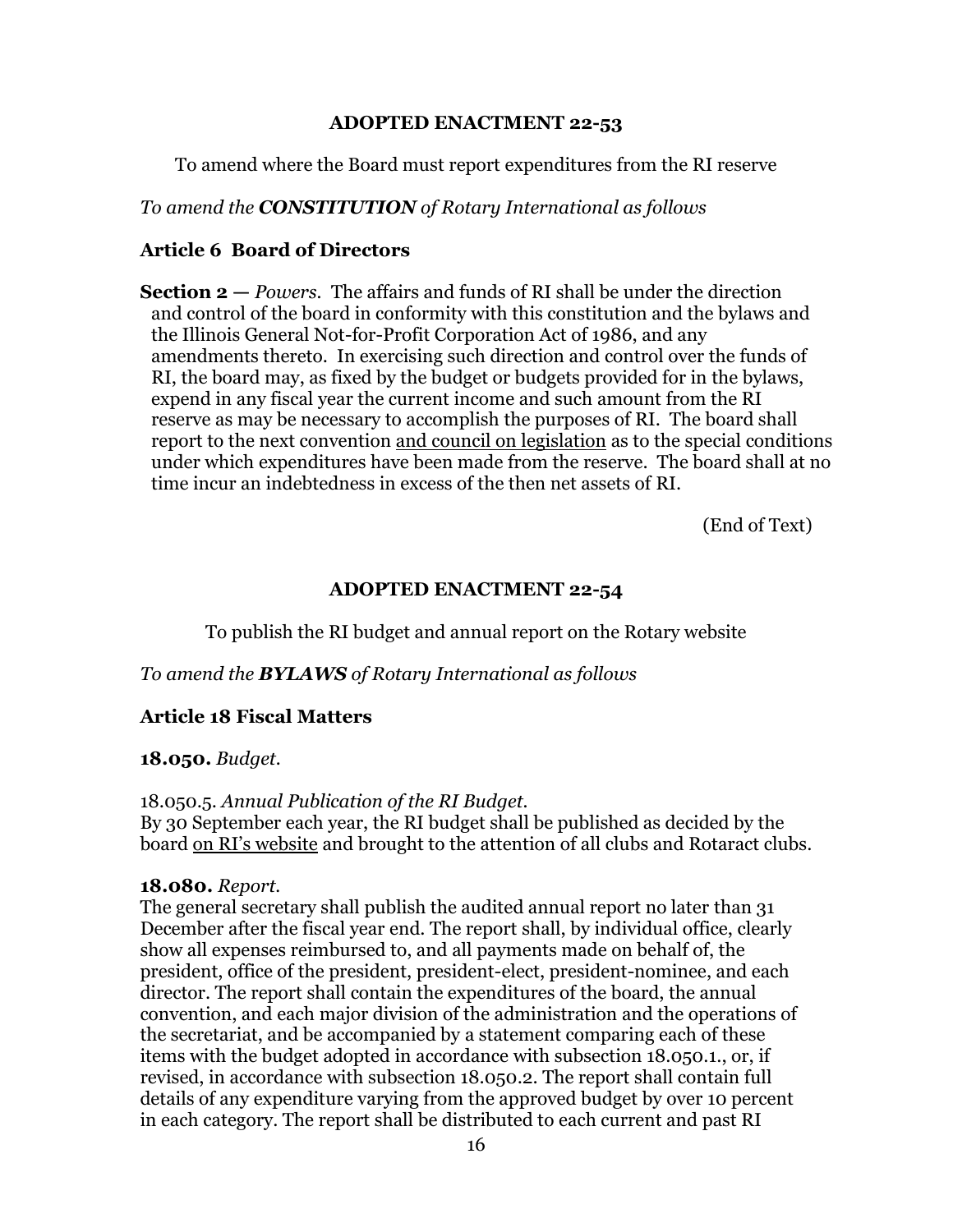officer and available to any club or Rotaract club upon request on RI's website. The general secretary shall send the report for the year before a council on legislation to all council members at least 30 days before the council convenes.

(End of Text)

## **ADOPTED ENACTMENT 22-56**

## To amend how districts may propose legislation and resolutions

*To amend the CONSTITUTION of Rotary International as follows* 

## **Article 16 Amendments**

**Section 2 —** *Who May Propose.* Amendments to this constitution may be proposed only by a club, by a district conference, by the general council or the conference of RI in Great Britain and Ireland, by the council on legislation, or by the board in accordance with the procedures contained in the bylaws.

*And to amend the BYLAWS of Rotary International as follows* 

## **Article 7 Council on Legislation**

## **7.020.** *Who May Propose Legislation.*

Enactments may be proposed by a club, a district conference, the general council or conference of RIBI, the council on legislation, or the board. Only the board may propose position statements. The board shall not propose legislation related to TRF without prior agreement by the TRF trustees.

## **7.030.** *District Endorsement of Club and District Legislation.*

Club-proposed Club and district-proposed enactments must be endorsed by its the district at a district conference, a district legislation meeting, or an RIBI district council. Where time does not allow proposed enactments to be submitted to the district conference, a district legislation meeting, or RIBI district council, the proposed enactments may be submitted to the clubs of the district by a club ballot conducted by the governor. Any club ballot shall follow the procedure in section 12.050. as closely as possible. An enactment delivered to the general secretary shall be certified by the governor that it has been endorsed. Districts should not propose or endorse more than five enactments per council on legislation.

## **Article 8 Council on Resolutions**

## **8.030.** *Who May Propose Resolutions.*

Resolutions may be proposed by a club, a district conference, the general council or conference of RIBI, and the board.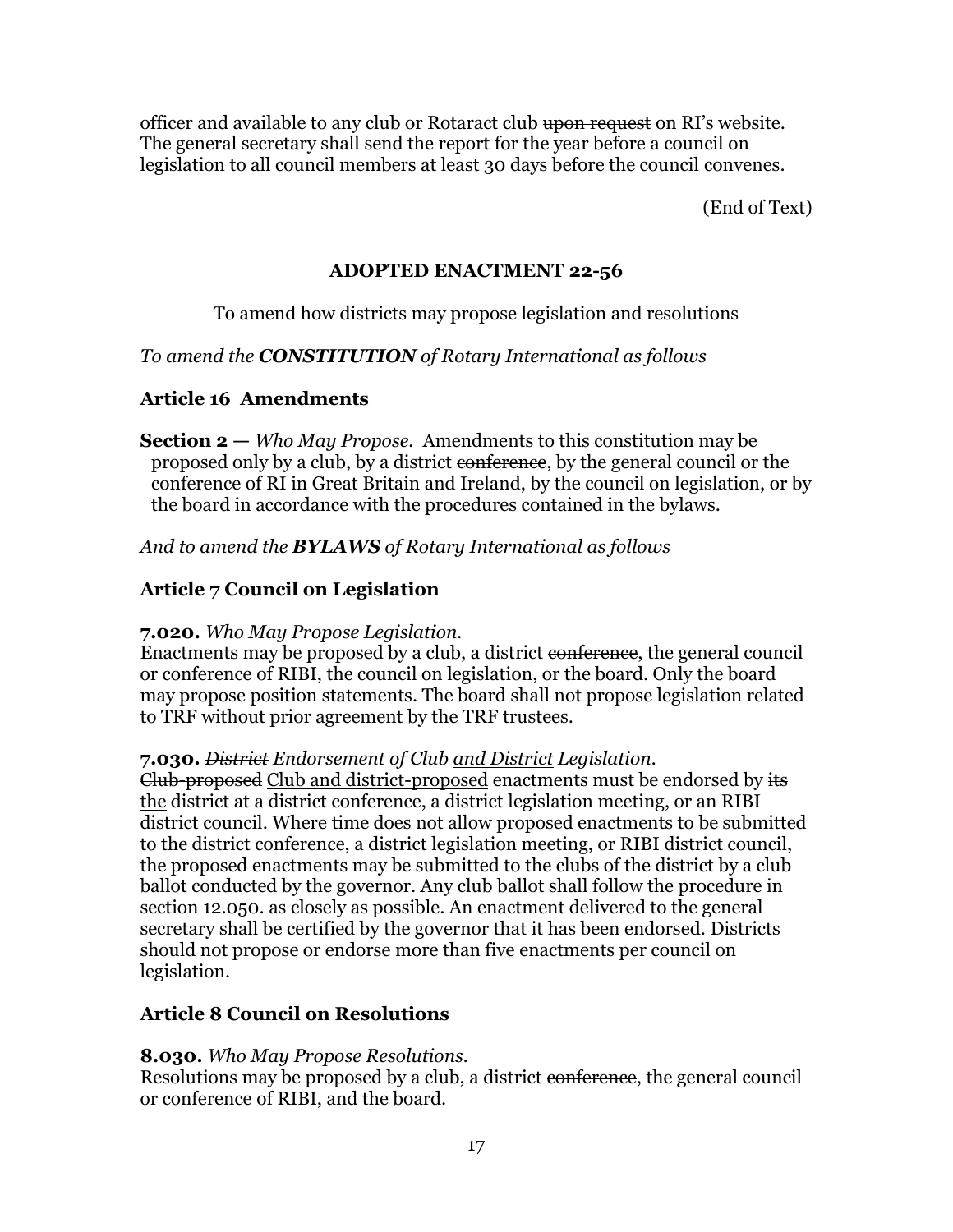**8.040.** *District Endorsement of Club and District Resolutions.* Club-proposed Club and district-proposed resolutions must be endorsed by the district at a district conference, a district legislation meeting, RIBI district council, or through a club ballot conducted by the governor, following the procedures in section 12.050. as closely as possible. A proposed resolution delivered to the general secretary shall be certified by the governor that it has been endorsed.

(End of Text)

## **ADOPTED ENACTMENT 22-57**

To provide for the type of urgent enactments that may be considered by the Council on Resolutions

*To amend the BYLAWS of Rotary International as follows*

## **Article 8 Council on Resolutions**

**8.050.** *Enactments Considered by the Council on Resolutions*.

The council on resolutions, as a special meeting of the council on legislation, shall consider and act on any enactments duly proposed by the board that the board determines to be of an urgent nature. Such urgent enactments should be limited in scope to situations that have occurred since the most recent council on legislation.

(End of Text)

## **ADOPTED ENACTMENT 22-59**

To amend the deadline for the RI Board to propose position statements

*To amend the BYLAWS of Rotary International as follows*

## **Article 7 Council on Legislation**

**7.050.** *Deadline for Enactments and Position Statements.*

The general secretary must receive enactments by 31 December in the year before the council. The board may propose enactments it determines to be urgent and position statements by 31 December before the council convenes. The board may propose position statements any time before the council adjourns.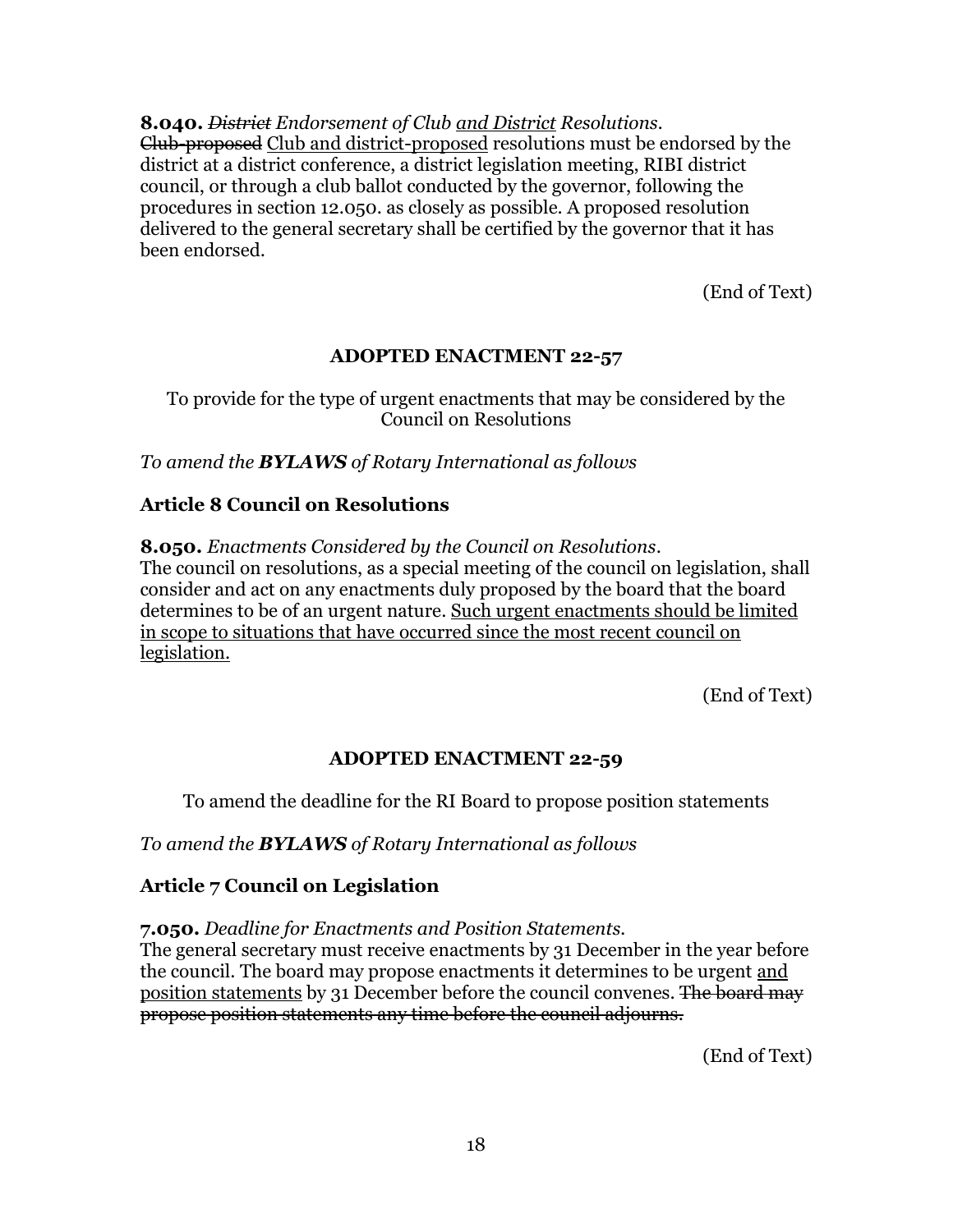## To eliminate inconsistencies in the RI Bylaws

## *To amend the BYLAWS of Rotary International as follows*

## **Article 11 Nominations and Elections for Directors**

**11.020.** *Selection of Director-nominee and Alternate by Nominating Committee Procedure.*

11.020.9. *Selection of Members by Nominating Committee Procedure.* The member and the alternate member of the nominating committee may be selected by a nominating committee procedure based on section 12.030.1. where not in conflict with this section. If a district fails to adopt a method for selecting members of a nominating committee, the nominating committee shall be composed of all past governors who are members of a club in that district and are willing and able to serve. A candidate for member shall not serve on the committee. The member and the alternate member of the nominating committee shall be selected by 30 June of the year before the scheduled nomination.

## 11.020.12. *Report of Member to the General Secretary.*

The member and the alternate shall be reported by the governor to the general secretary. Those reported after 1 June shall not serve on the nominating committee.

## **Article 12 Nominations and Elections for Governors**

**12.030.** *Nominating Committee Process.*

## 12.030.3. *Club Suggestions for Governor.*

The governor shall invite clubs to submit their suggestions for nominations for governor. The deadline for suggestions is invitation is to be made at least two months before suggestions are due to the nominating committee meeting. The suggestions shall be submitted by a resolution naming the suggested candidate adopted at a regular club meeting and certified by the secretary. A club shall only suggest one of its own members.

**12.090.** *Vacancies in the Offices of Governor-nominee and Governor-elect.* If a district fails to select a governor-nominee or if a nominee becomes disqualified for election or otherwise unable or unwilling to serve and another nominee is not selected either before the election of officers at the convention or at least three months before the international assembly, the governor shall reinitiate the selection procedures starting with section 12.020. In either event, the board shall elect the Rotarian so nominated to serve as governor-elect. Thereafter, if If either a governor-elect or governor-nominee becomes unable or unwilling to serve as governor, and the selection process for the successor has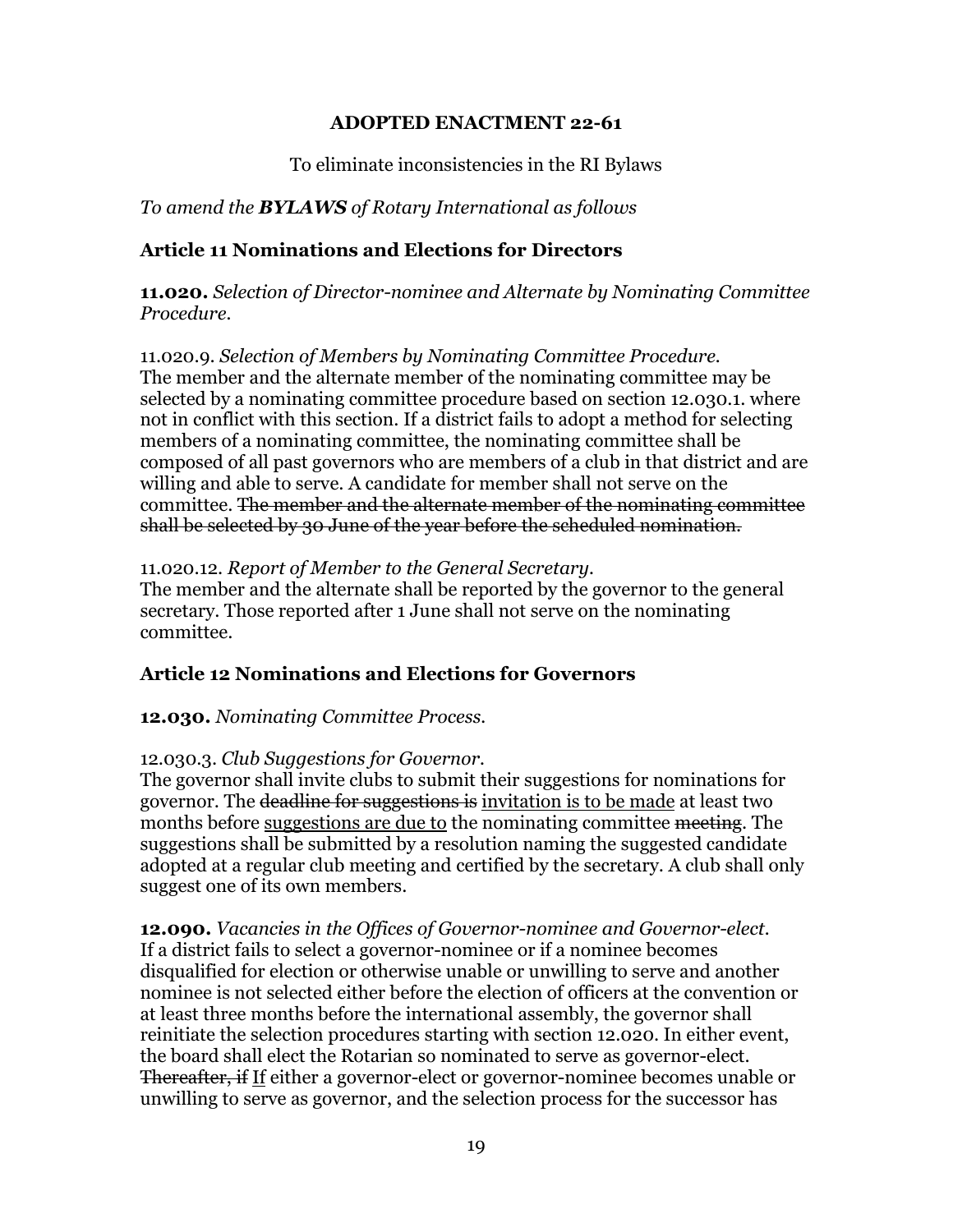been completed by the district, then the successor shall automatically fill the vacancy if they are willing to do so, subject to the required election either by the convention or the board. If the successor has been selected, but is unable or unwilling to fill the vacancy, the board shall elect a Rotarian qualified under section 16.010.

(End of Text)

## **ADOPTED ENACTMENT 22-69\***

To provide that governors are notified of actions taken on adopted resolutions

*To amend the BYLAWS of Rotary International as follows* 

## **Article 8 Council on Resolutions**

**8.110.** *Adopted Resolutions.* 

Within one year of the conclusion of the council on resolutions, the board shall notify all governors of any board action taken in regard to resolutions adopted by the council.

(Subsequent sections will be renumbered as appropriate)

(End of Text)

## **ADOPTED ENACTMENT 22-70**

To modernize and streamline the RI Constitution without making any substantive changes

*To amend the CONSTITUTION of Rotary International as follows* 

## **Article 1 Definitions**

- 1. Board: The RI Board of Directors.
- 2. Club: A Rotary club.
- 3. Governor: A governor of a Rotary district.
- 4. Member: A member, other than an honorary member, of a Rotary club.
- 5. RI: Rotary International.
- 6. Rotaract club: A club of young adults.
- 7. Rotaractor: A member of a Rotaract club.
- 8. Year: The twelve-month period beginning 1 July.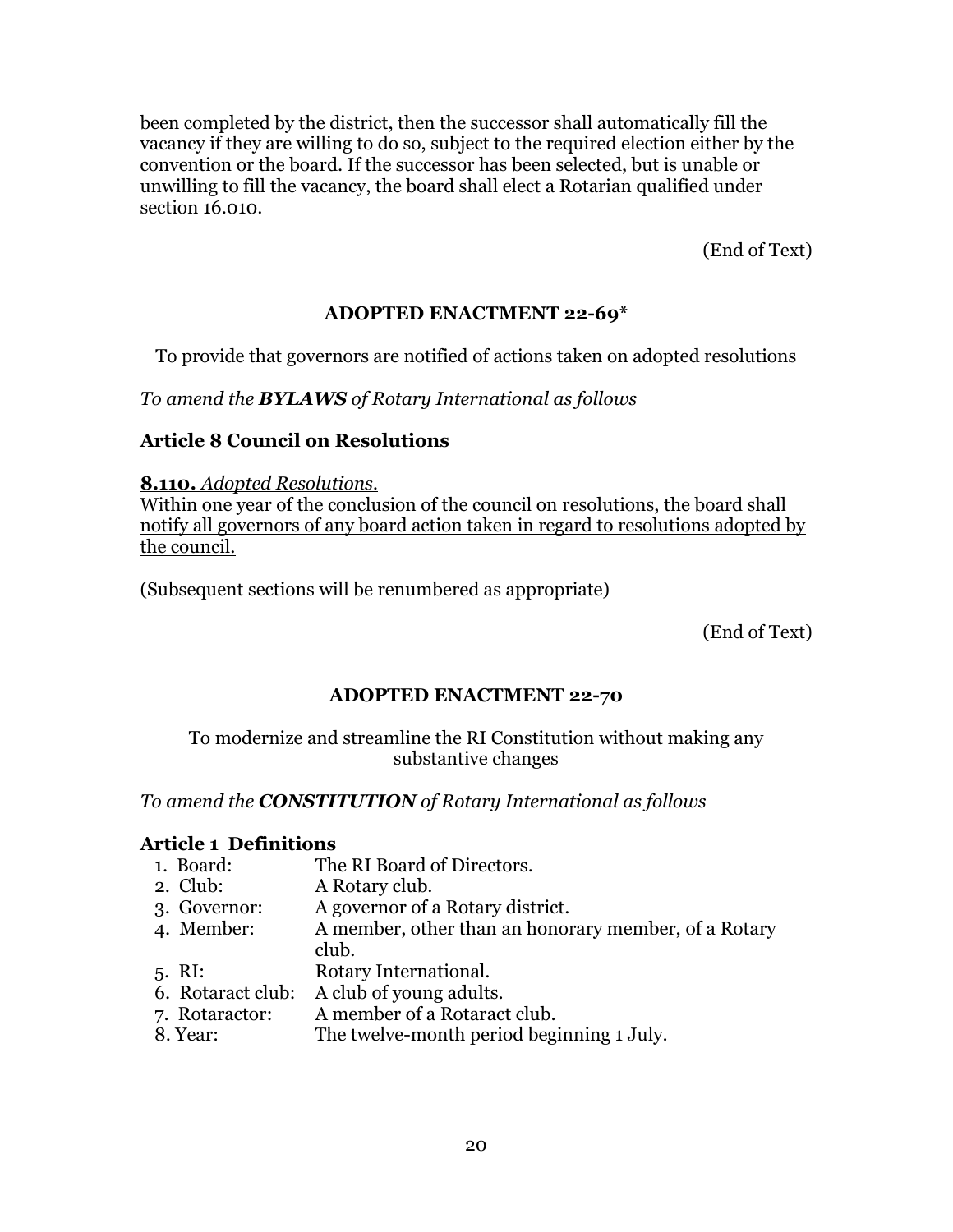## **Article 2 Name and Description The Association and Its Purposes**

The name of this organization shall be Rotary International. RI is the association of clubs and Rotaract clubs throughout the world.

## **Article 3 Purposes**

The purposes of RI are RI's purpose is to:

- (a) To support the Support clubs, Rotaract clubs, and districts of  $\overline{R}I$  in their pursuit of programs and activities that promote the Object of Rotary; and
- (b) To encourage Encourage, promote, extend, and supervise Rotary throughout the world;
- (c) To coordinate and generally direct the activities of RI.

## **Article 4 3 Object**

The Object of Rotary is to encourage and foster the ideal of service as a basis of worthy enterprise and, in particular, to encourage and foster:

- *First.* The development of acquaintance as an opportunity for service;
- *Second.* High ethical standards in business and professions; the recognition of the worthiness of all useful occupations;, and the dignifying of each Rotarian's occupation as an opportunity to serve society;
- *Third.* The application of the ideal of service in each Rotarian's personal, business, and community life;
- *Fourth.* The advancement of international understanding, goodwill, and peace through a world fellowship of business and professional persons united in the ideal of service.

## **Article 5 4 Membership**

**Section 1** – *How Constituted.* The membership of RI shall consist of are clubs and Rotaract clubs which continue to perform the obligations as set forth in this constitution and the bylaws.

**Section 2 —** *Composition of Clubs.*

- (a) A club shall be composed of adult persons is composed of adults who:
	- 1) demonstrate good character, integrity, and leadership;
	- 2) possess good reputation within their business, profession, occupation, and/or community; and
	- 3) are willing to serve in their community and/or around the world; and
	- 4) having have their place of business or residence located in the locality of the club or the surrounding area. A member moving who moves from the locality of the club or the surrounding area may retain membership in the club where the member's board grants such permission and said member continues to meet all conditions of club membership with the approval of the club's board.
- (b) Each club Clubs shall have a well-balanced membership in which no one business, profession, occupation, type of community service, or other classification predominates.
- (c) The bylaws of RI RI Bylaws may provide for active membership and honorary membership in clubs and shall prescribe the qualifications for each.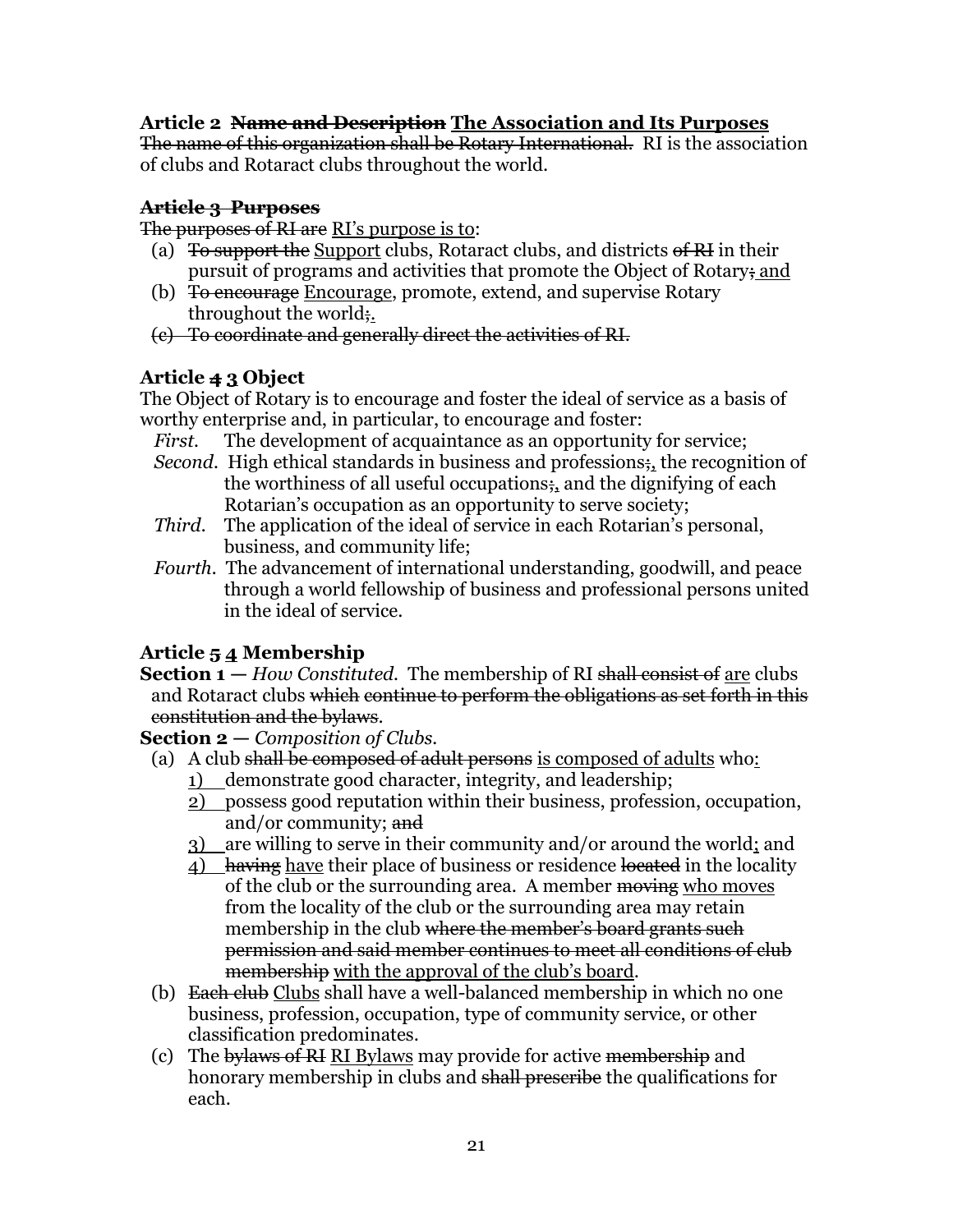- (d)  $\overline{H}$  If approved by the board, a club or Rotaract club is not required to use the word "club" in its name in countries where the word "club" has an inappropriate connotation, Rotary clubs or Rotaract clubs, with the approval of the board, will not be obliged to use it in their names.
- **Section 3 —** *Composition of Rotaract Clubs.* Rotaract clubs shall be composed of Rotaractors as determined by the board. The board shall determine the composition of Rotaract clubs.
- **Section 4 —** *Ratification of Constitution and Bylaws.* Every club and Rotaract club granted a certificate of membership in RI and accepting the same thereby accepts, ratifies, and agrees to be bound in all things, not contrary to law, by this constitution and the bylaws of RI, and amendments thereto, and to faithfully observe the provisions thereof. is bound by the requirements of this constitution and the RI Bylaws, and any amendments to them, not contrary to law.
- **Section 5 —** *Exceptions.* Notwithstanding any other provision of this constitution or of the bylaws of RI or the standard club constitution, the The board may, as a pilot project, may admit into membership or permit the reorganization of up to 1,000 clubs with that have provisions in their constitutions that are not in accordance with this constitution, and bylaws of RI the RI Bylaws, and the standard club constitution. Such pilot project may extend for a period not exceeding A pilot project may last no longer than six years. Upon the conclusion of any such pilot project, the constitutions of all clubs admitted into membership or permitted to reorganize shall be the standard club constitution as in effect at that time. At the end of the pilot project, all clubs shall adopt the standard club constitution.

## **Article 6 5 Board of Directors**

- **Section 1 —** *How Constituted.* The board of directors shall be nineteen in number. There are 19 members of the board, including the president and the president-elect. The president of RI shall be a member and is chair of the board. The president-elect of RI shall be a member of the board. Seventeen directors shall be nominated and elected are selected in accordance with the provisions of the bylaws RI Bylaws.
- **Section 2 —** *Powers.* The affairs and funds of RI shall be are under the direction and control of the board in conformity with this constitution, and the bylaws RI Bylaws, and the Illinois General Not-for-Profit Corporation Act of 1986, and any amendments thereto as amended. In exercising such direction and control over the funds of RI,
- **Section 3 —** *Finances.* the The board may spend, as fixed by consistent with the budget or budgets provided for in the bylaws RI Bylaws, expend in any fiscal **year the current income and <del>such</del> amounts from the RI reserve as may be** necessary to accomplish the purposes of RI. The board shall report to the next following convention as to the special conditions under which the reasons for any expenditures have been made from the RI reserve. The board shall at no time incur an indebtedness in excess of the then a debt that exceeds the net assets of RI.
- **Section 3 4 —** *Secretary.* The general secretary of RI shall be is secretary of the board and shall have has no vote in the its proceedings thereof.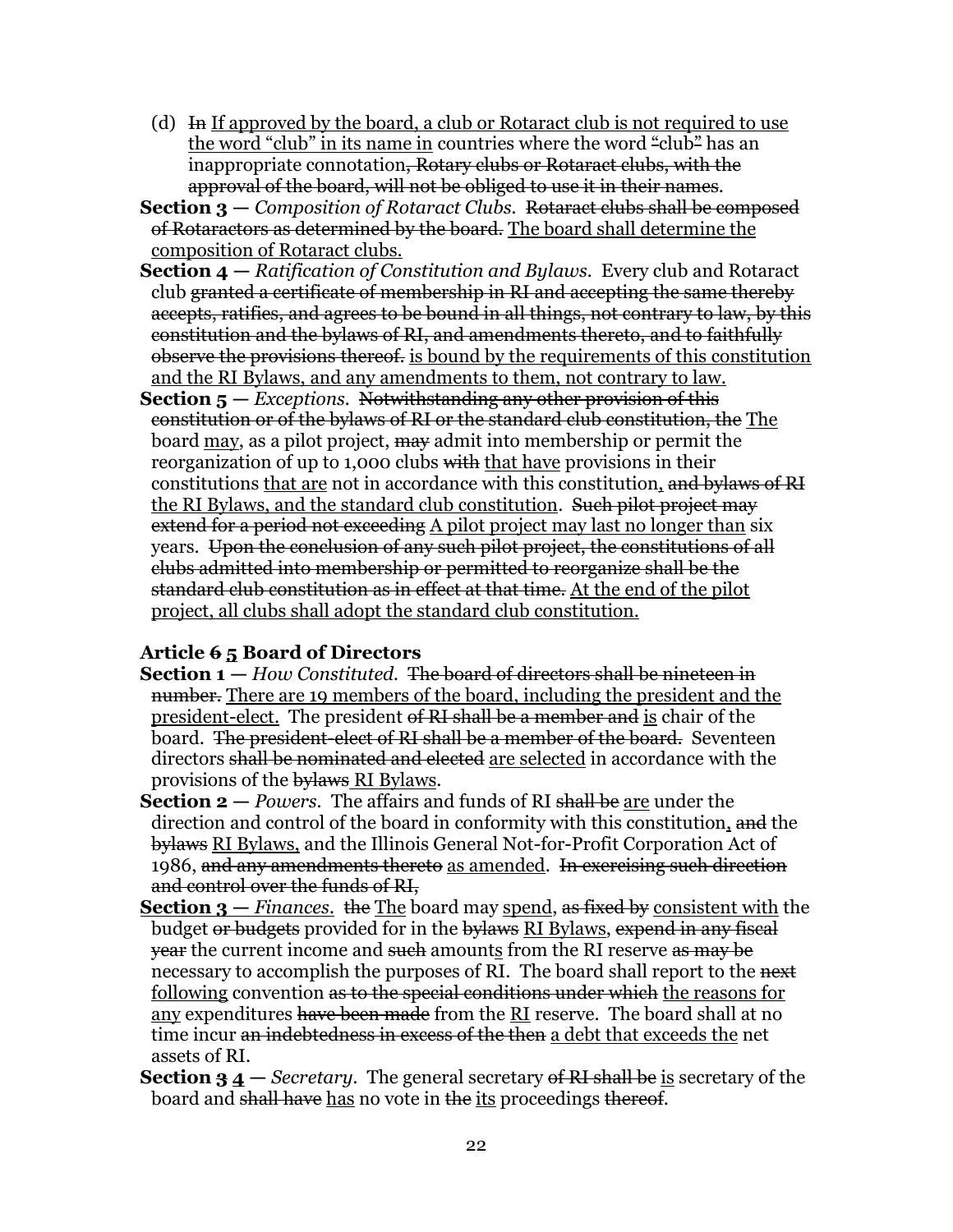## **Article 7 6 Officers**

- **Section 1** *Titles*. The officers of RI shall be <u>are</u> president, president-elect, vice-president, treasurer, other directors, general secretary, district governors, and the president, immediate past president, vice-president, and honorary treasurer of RI in Great Britain and Ireland.
- **Section 2 —** *How Elected.* The officers of RI shall be are nominated and elected as provided in the bylaws RI Bylaws.

## **Article 8 7 Administration**

- **Section 1 —** The clubs located in Great Britain, Ireland, the Channel Islands, and the Isle of Man shall comprise an administrative territorial unit of RI which shall be known as "Rotary International in Great Britain and Ireland" Rotary International in Great Britain and Ireland (RIBI) is an RI administrative territorial unit comprising all clubs in Great Britain, Ireland, the Channel Islands, Gibraltar, and the Isle of Man. whose The powers, purposes, and functions of RIBI shall be are those set forth in the articles of constitution of RI in Great Britain and Ireland RIBI constitution, as approved by the council on legislation and in the this constitution and bylaws of RI the RI Bylaws.
- **Section 2 —** The administration of clubs shall be under general supervision of the board together with one or other of the following forms of direct supervision, which shall be at all times in conformity with the provision of this constitution and the bylaws Clubs are administered under the general supervision of the board, in conformity with this constitution and the RI Bylaws, with direct supervision:
- (a) Supervision of a club by By the board.
- (b) Supervision of clubs by By a governor in a constituted district.
- (c) Such supervision, as may be deemed advisable As otherwise determined by the board and approved by the council on legislation.
- (d) Supervision By RIBI, of clubs in Great Britain, Ireland, the Channel Islands, Gibraltar, and the Isle of Man by RI in Great Britain and Ireland.
- **Section 3 —** The administration of Rotaract clubs shall be Rotaract clubs are administered under the general supervision of the board or <del>under such</del> other supervision as determined by the board may determine.
- **Section 4 —** RI and clubs are encouraged to computerize their business operations to speed up and economize the operation of the Rotary organization.

## **Article 9 8 Convention**

- **Section 1 —** *Time and Place.* A convention of RI shall be held annually within the last three months of the fiscal year An RI convention is held during the last three months of each year, at a time and place to be determined by the board, subject to change by the board for good cause.
- **Section 2 —** *Special Conventions.* In case of emergency, special conventions may be called by the president with <del>the</del> approval <del>of a majority of the members</del> of the board.
- **Section 3 —** *Representation. Delegates and Voting.* The duly accredited delegates, proxy holders, and delegates-at-large shall constitute the voting body of the convention.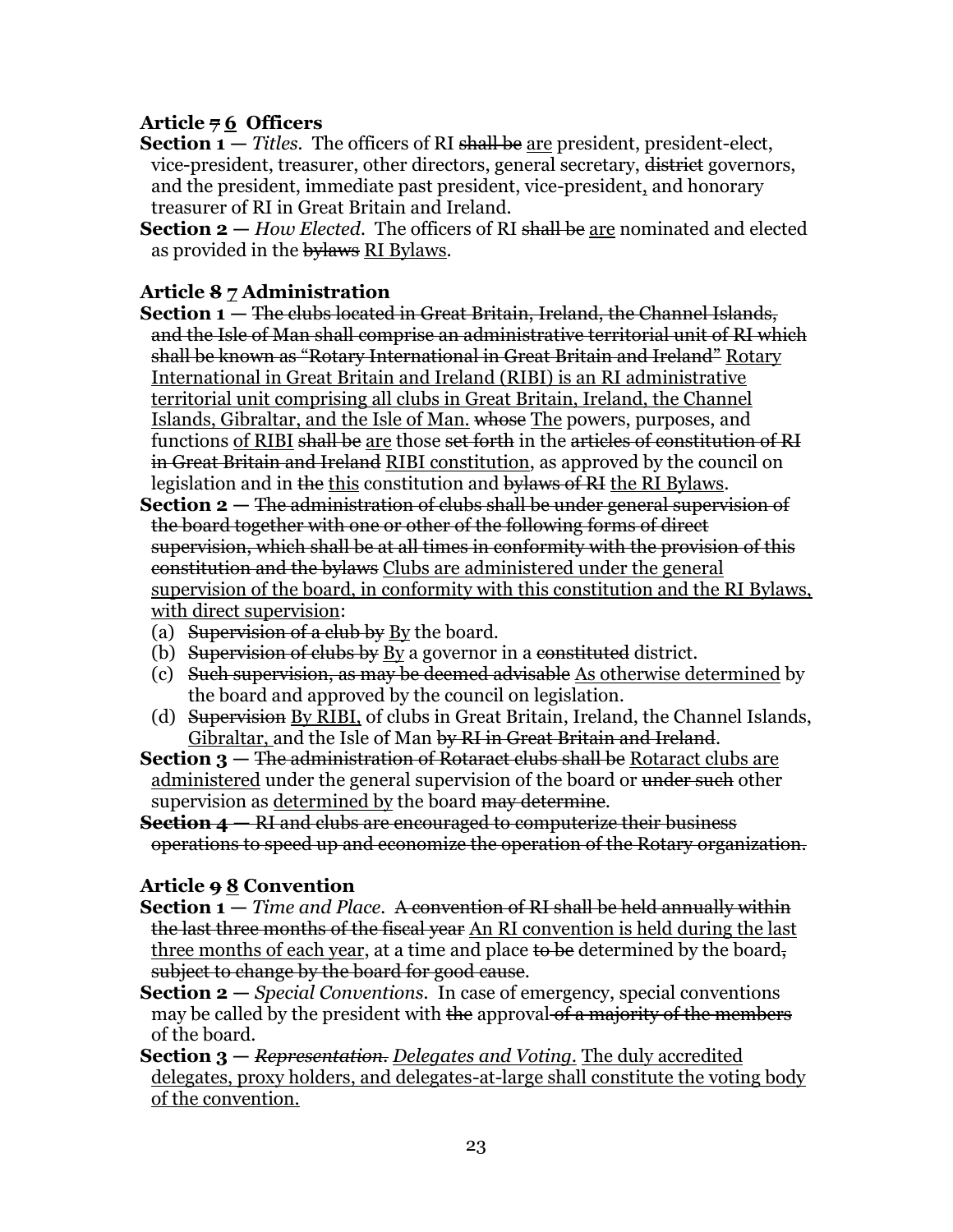- (a) In any convention, each club shall be entitled to be represented by at least one delegate. A club is entitled to at least one vote either by one of its members as a delegate, or by proxy. Any club with a membership of more than fifty (50) shall be entitled to be represented by an additional delegate 50 is entitled to one additional vote for each additional fifty of its 50 members or major fraction thereof. For this purpose, representation shall be determined on the basis of membership in the club on 31 December immediately preceding the convention. A club may authorize a delegate to cast one or more of the votes to which the club is entitled. Membership is determined as of 31 December immediately before the convention. A club entitled to more than one vote may choose to send more than one delegate to the convention or may authorize a delegate or proxy to cast more than one of its votes.
- (b) It shall be the duty of each club to be represented at each convention of RI either by one of its own members as a delegate or by proxy and to vote on each proposal submitted for determination.
- **Section 4 —** *Delegates-at-Large.* Each officer and each past president of RI, still holding membership in a club, shall be who is a member of a club is a delegate-at-large.
- **Section 5 4 —** *Electors and Voting.* The duly accredited delegates, proxy holders, and delegates-at-large shall constitute the voting body of the convention and shall be known as electors. Voting shall be is as provided in the bylaws RI Bylaws.

## **Article 10 9 Council on Legislation**

**Section 1 —** *Purpose.* The council on legislation shall constitute the legislative body of RI.

- **Section 2 —** *Time and Place.* The council on legislation shall convene triennially once every three years in April, May, or June, but preferably in April. The board will determine sets the date and place of the meeting., provided that, except for It is held in the vicinity of the RI world headquarters unless there are compelling financial or other reasons for it to be held elsewhere, as determined by a two-thirds vote of the entire board<del>, the meeting shall be held in the vicinity</del> of the RI world headquarters.
- **Section 3** *Procedures.* The council on legislation shall consider and act upon proposals which are duly submitted to it, and its. Its action shall be is subject only to action by clubs as provided in the bylaws of RI RI Bylaws.
- **Section 4 —** *Membership.* The membership of the council on legislation shall be is as provided in the bylaws.
- **Section 5 4 —** *Extraordinary Meetings to Adopt Legislation.* The board, by a 90 percent vote of the entire board, may call an extraordinary meeting of the council on legislation. An extraordinary meeting of the council on legislation may be called by a vote of at least 90 percent of the entire board. The board will determine sets the time and place for the meeting and specify its purpose. The meeting may consider and act only on legislation proposed by the board. Only legislation submitted by the board is considered. Legislation to be considered at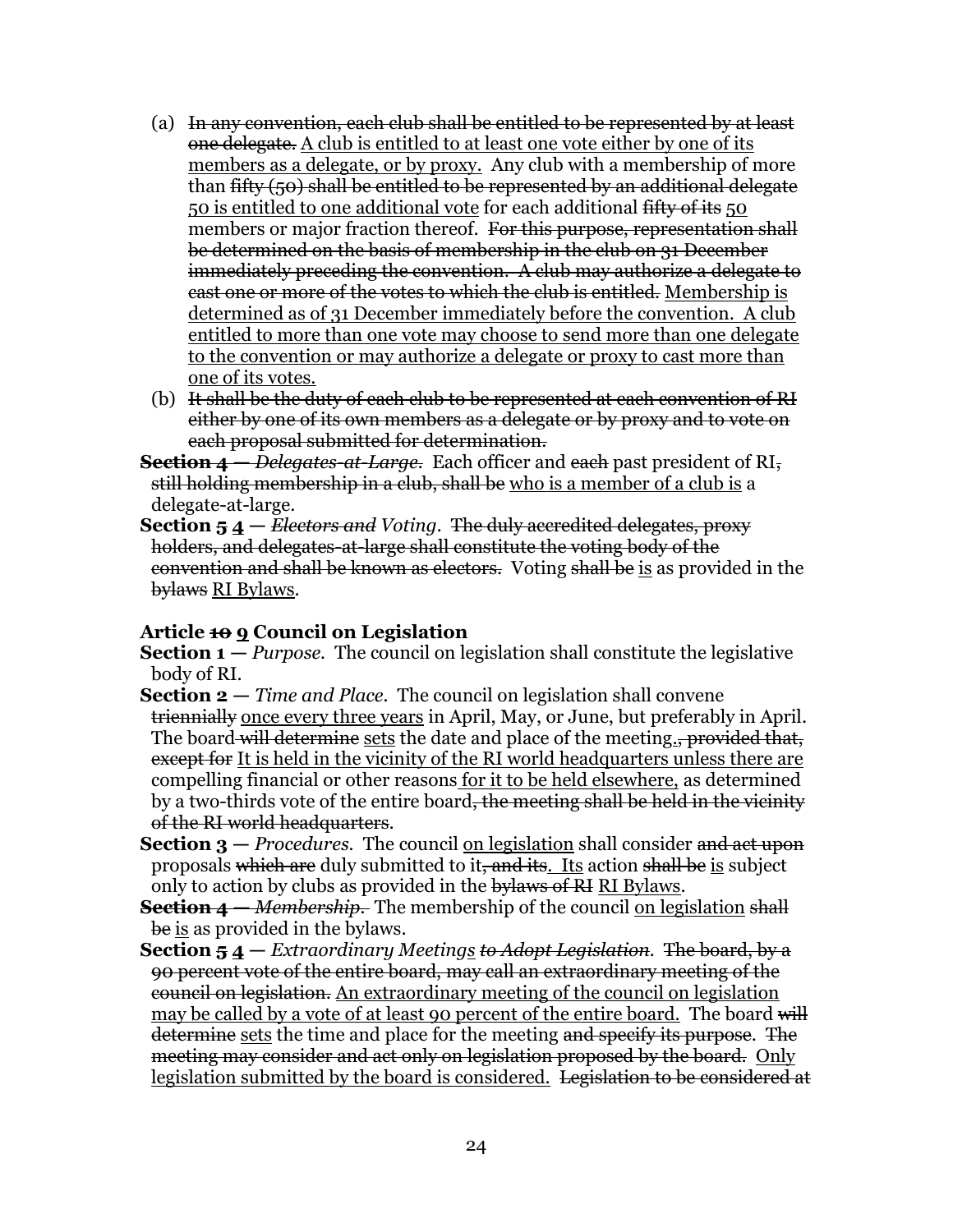the meeting is not subject to the The submission deadlines and procedures provided elsewhere in the constitutional documents of RI, except that those procedures shall be followed to the extent do not apply unless time permits. Any action of the meeting shall be is subject thereafter to action by the clubs, as provided in section 3 of this article.

## **Article 11 10 Dues**

Every club and Rotaract club shall pay to RI per capita dues semiannually to RI twice per year, or <del>on such other dates as established</del> at other times set by the board.

## **Article 12 11 Foundation**

- **Section 1** There shall be a Foundation of RI to be established and operated in accordance with the provisions of the bylaws of RI RI Bylaws.
- **Section 2** All gifts, devises, or bequests of money or property, or and income therefrom, received by RI and any surplus funds of RI, as may be authorized by the convention, shall become the property of the Foundation.

## **Article 13 12 Membership Title and Insignia**

- **Section 1 —** *Active Members.* Every active member of a club shall be known as a Rotarian, and shall be Active members are known as Rotarians and are entitled to wear the emblem, badge, or other insignia of RI.
- **Section 2 —** *Honorary Members.* Every honorary member of a club shall be known as an honorary Rotarian, and shall be Honorary members are known as honorary Rotarians, and are entitled to wear the emblem, badge, or other insignia of RI as long as that member holds honorary membership in the club.
- **Section 3 —** *Rotaract Members.* Every member of a Rotaract club shall be known as a Rotaractor and shall be Members of Rotaract clubs are known as Rotaractors, and are entitled to wear the emblem, badge, or other insignia of Rotaract.

## **Article 14 13 Bylaws**

Bylaws not inconsistent with this constitution embodying additional provisions for the government of RI, shall be Bylaws consistent with this constitution specifying additional provisions for the governance of RI are adopted, and may be amended by the council on legislation.

## **Article 15 14 Interpretation**

Throughout this constitution, and the bylaws of RI the RI Bylaws, and the standard club constitution, the following rules of construction shall apply: The words "shall," "is," and "are" are mandatory, and the words "may" and "should" are permissive. Pronouns of either the masculine or feminine gender shall include the other gender. The terminology "mail," "mailing," and "ballot-bymail," and "club ballot" will include utilization of electronic mail (e-mail) and internet technology to reduce costs and increase responsiveness.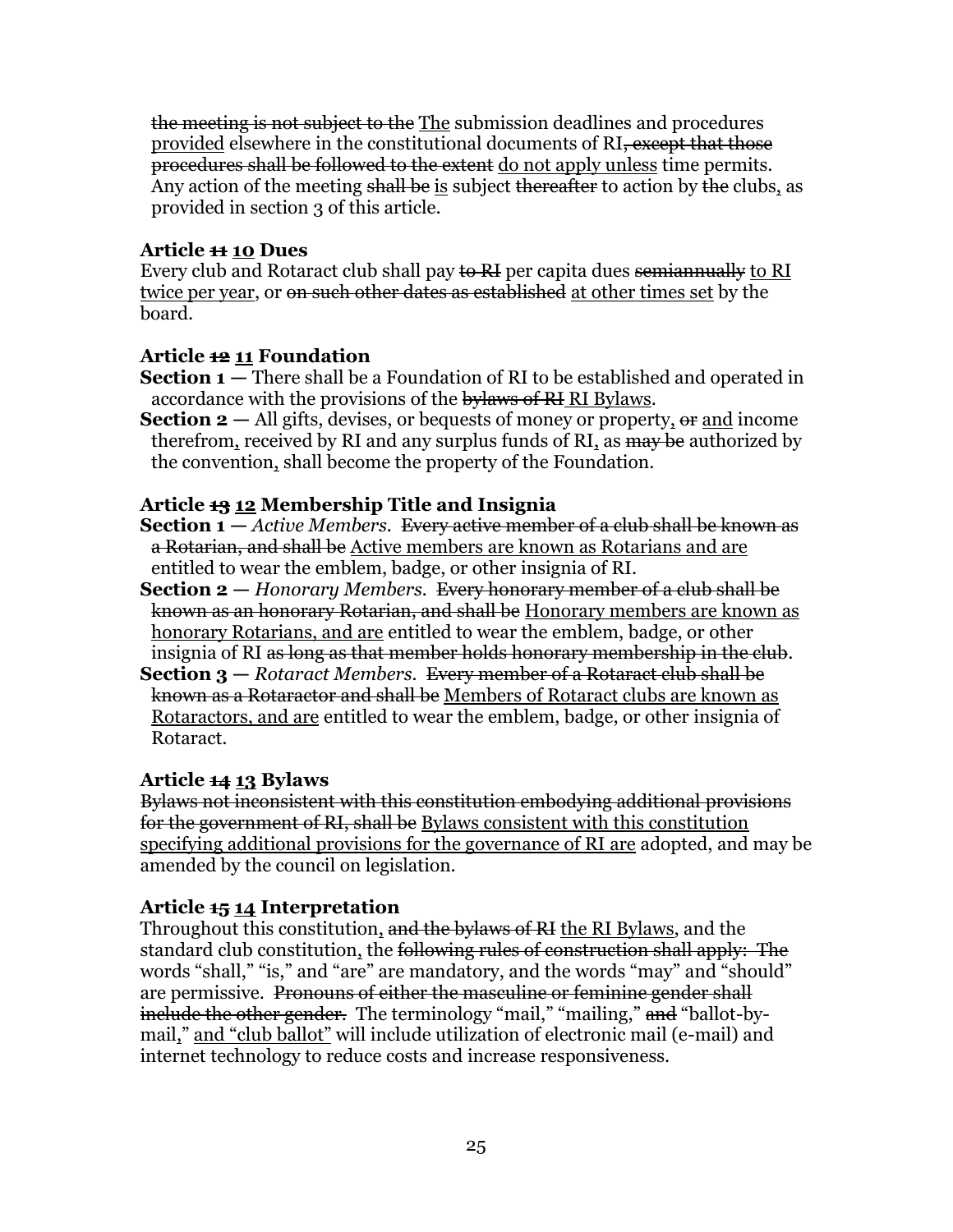#### **Article 16 15 Amendments**

**Section 1 —** *Circumstances.* This constitution may be amended only by a twothirds vote of those present and voting in the council on legislation.

**Section 2 —** *Who May Propose.* Amendments to this constitution may be proposed only by a club, by a district conference, by the general council or the conference of RI in Great Britain and Ireland, by the council on legislation, or by the board in accordance with the procedures contained in the bylaws.

(End of Text)

## **ADOPTED ENACTMENT 22-71\***

To provide for the administration of clubs in a pilot project

*To amend the BYLAWS of Rotary International as follows* 

## **Article 14 Administrative Groups and Administrative Territorial Unit**

#### **14.020.** *Supervision.*

The board may establish a method of supervision in addition to the supervision by the governors of the clubs within any area composed of two or more geographically contiguous districts. If the board establishes a method of supervision, it shall prescribe rules of procedure, which must be approved by the clubs in those districts and by a convention.

## **14.030**. *Supervision Through a Pilot Project.*

The board may establish pilot projects as a method of supervision of clubs subject to approval by all impacted districts. Only clubs located within RIBI and/or within a zone that includes Australia or New Zealand can be included in a pilot project. The board may establish the governance rules and procedures for such districts not in accordance with sections:

(a) 7.020. and 7.030. (Proposing and Endorsing Legislation);

(b) 8.030. and 8.040. (Proposing and Endorsing Resolutions);

(c) 15.020. – 15.060. (District Meetings and District Fund); and

(d) 16.030. (Duties of a Governor)

(Subsequent sections will be renumbered as appropriate)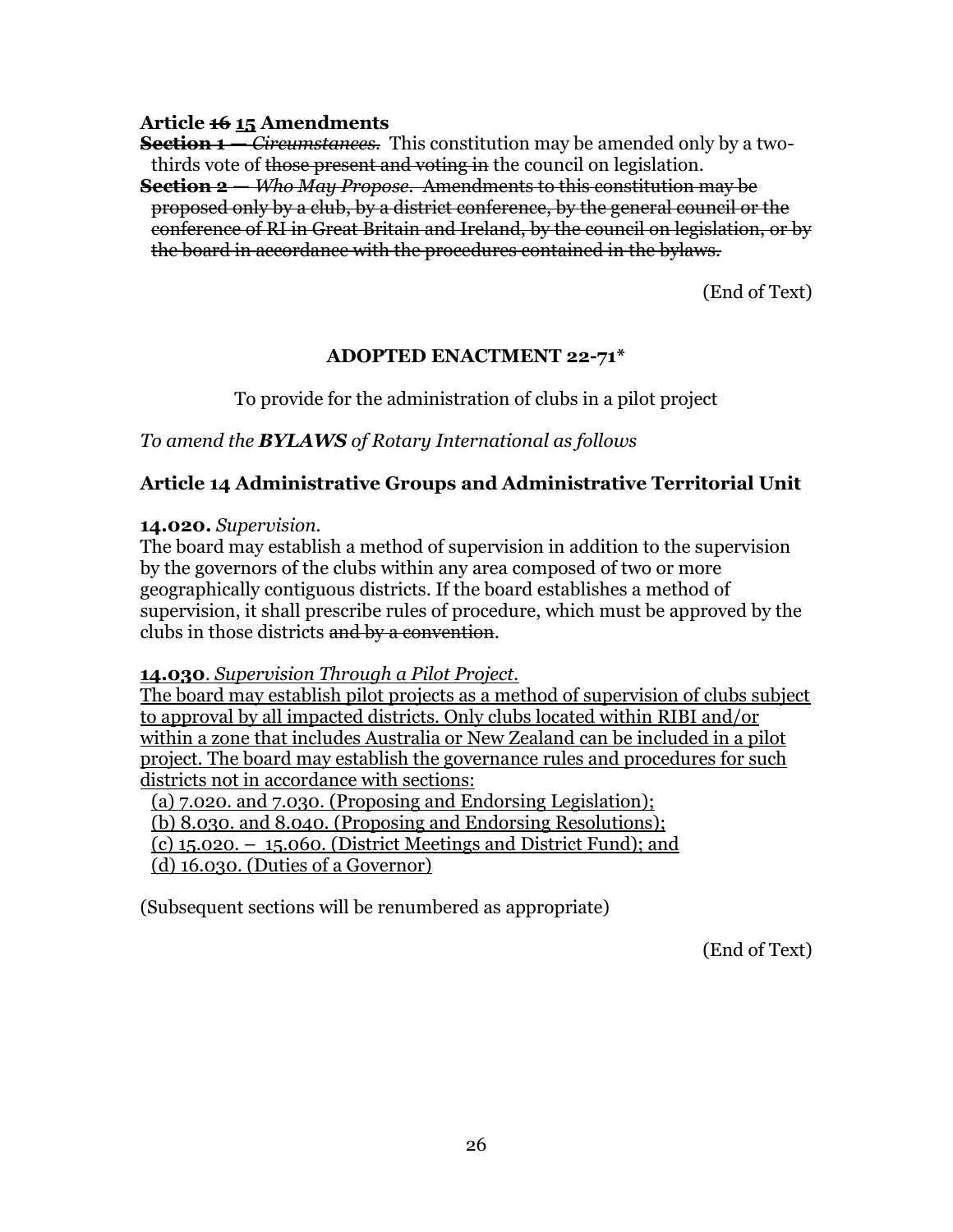## To revise the criteria for changing district boundaries

## *To amend the BYLAWS of Rotary International as follows*

## **Article 15 Districts**

#### **15.010.** *How Established.*

The board is authorized to group clubs into districts and set their boundaries.

#### 15.010.1. *Eliminating and Changing Boundaries.*

The board may eliminate or change the boundaries of a district with more than 100 clubs or fewer than 1,100 Rotarians, and then may move clubs from these districts into adjacent districts, merge these districts with others, or divide them. The board may change the boundaries of a district with fewer than 20 clubs or 1,100 Rotarians or merge clubs in these districts with adjacent districts, or divide a district with more than 100 clubs or 5,400 Rotarians. Otherwise, no change shall be made to the boundaries of a district if a majority of its clubs object. The board may eliminate or change the boundaries of a district only after consulting with the governors and clubs involved and allowing them reasonable opportunity to provide a recommendation on the proposed change. The board shall consider geographical boundaries, potential for district growth, and cultural, economic, language, and other relevant factors. The board shall establish procedures for administration, leadership, and representation of future or merged districts.

(End of Text)

## **ADOPTED ENACTMENT 22-78**

To amend the Avenues of Service to include positive peace

## *To amend the STANDARD ROTARY CLUB CONSTITUTION as follows*

## **Article 6 Five Avenues of Service**

Rotary's five Avenues of Service are the philosophical and practical framework for the work of this Rotary club.

- 1. Club Service, the first Avenue of Service, involves action a member should take within this club to help it function successfully.
- 2. Vocational Service, the second Avenue of Service, has the purpose of promoting high ethical standards in businesses and professions, recognizing the worthiness of all dignified occupations, and fostering the ideal of service in the pursuit of all vocations. The role of members includes conducting themselves and their businesses in accordance with Rotary's principles and lending their vocational skills to club-developed projects in order to address the issues and needs of society.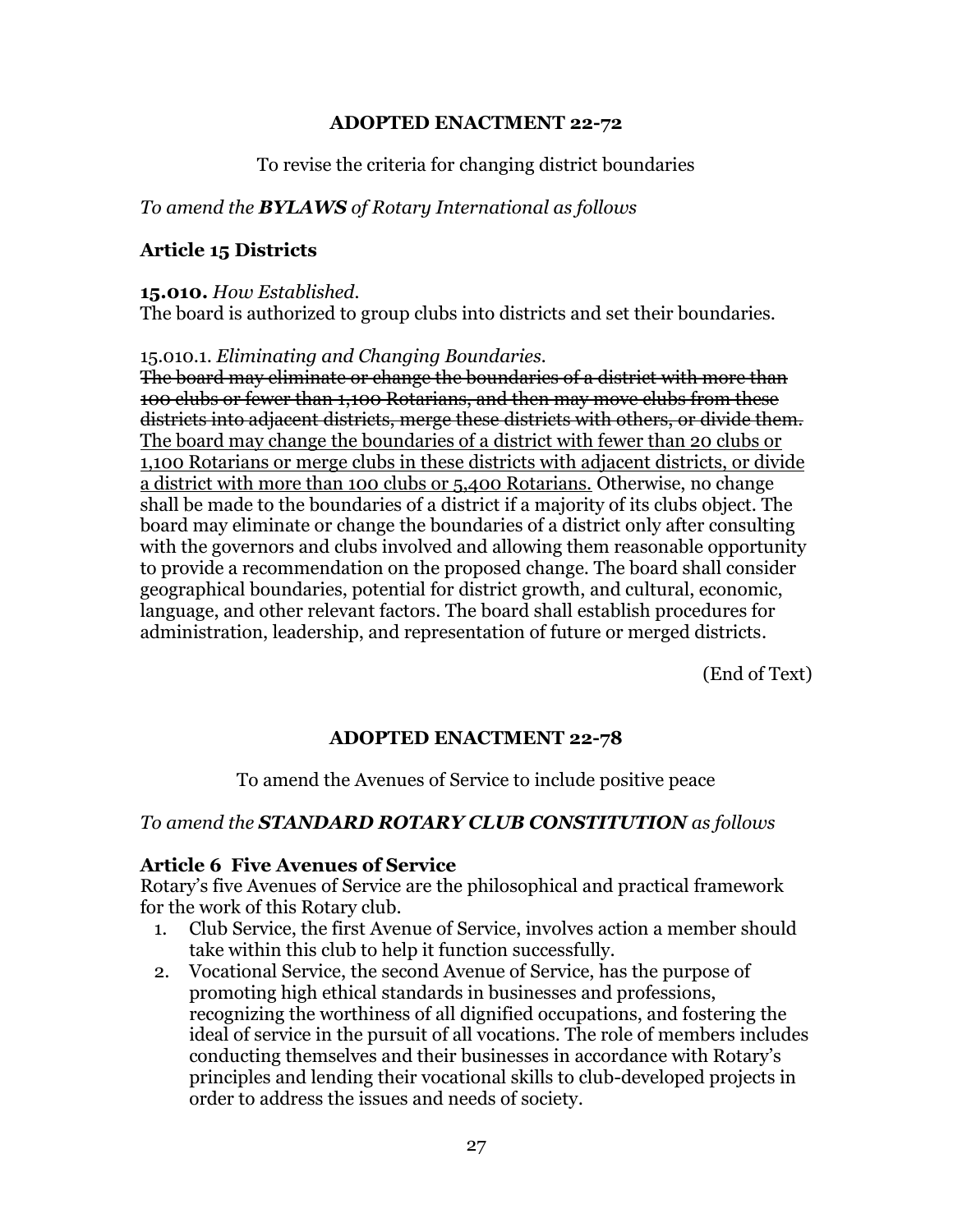- 3. Community Service, the third Avenue of Service, comprises varied efforts that members make, sometimes in conjunction with others, to improve the quality of life of those who live within this club's locality or municipality by striving for positive peace in the community.
- 4. International Service, the fourth Avenue of Service, comprises those activities that members do to advance international understanding, goodwill, and positive peace by fostering acquaintance with people of other countries, their cultures, customs, accomplishments, aspirations, and problems, through reading and correspondence and through cooperation in all club activities and projects designed to help people in other lands.
- 5. Youth Service, the fifth Avenue of Service, recognizes the positive change implemented by youth and young adults through leadership development activities, involvement in community and international service projects, and exchange programs that enrich and foster positive world peace and cultural understanding.

(End of Text)

## **ADOPTED ENACTMENT 22-84**

To allow Rotaractors to attend Rotary club meetings

## *To amend the BYLAWS of Rotary International as follows*

## **Article 4 Membership in Clubs**

## **4.090.** *Attendance at Other Clubs.*

A Rotarian Rotarians and Rotaractors may attend a regular meeting or satellite club meeting of another club other Rotary clubs. However, a member terminated for good cause may not attend a regular meeting or satellite club meeting of their former club.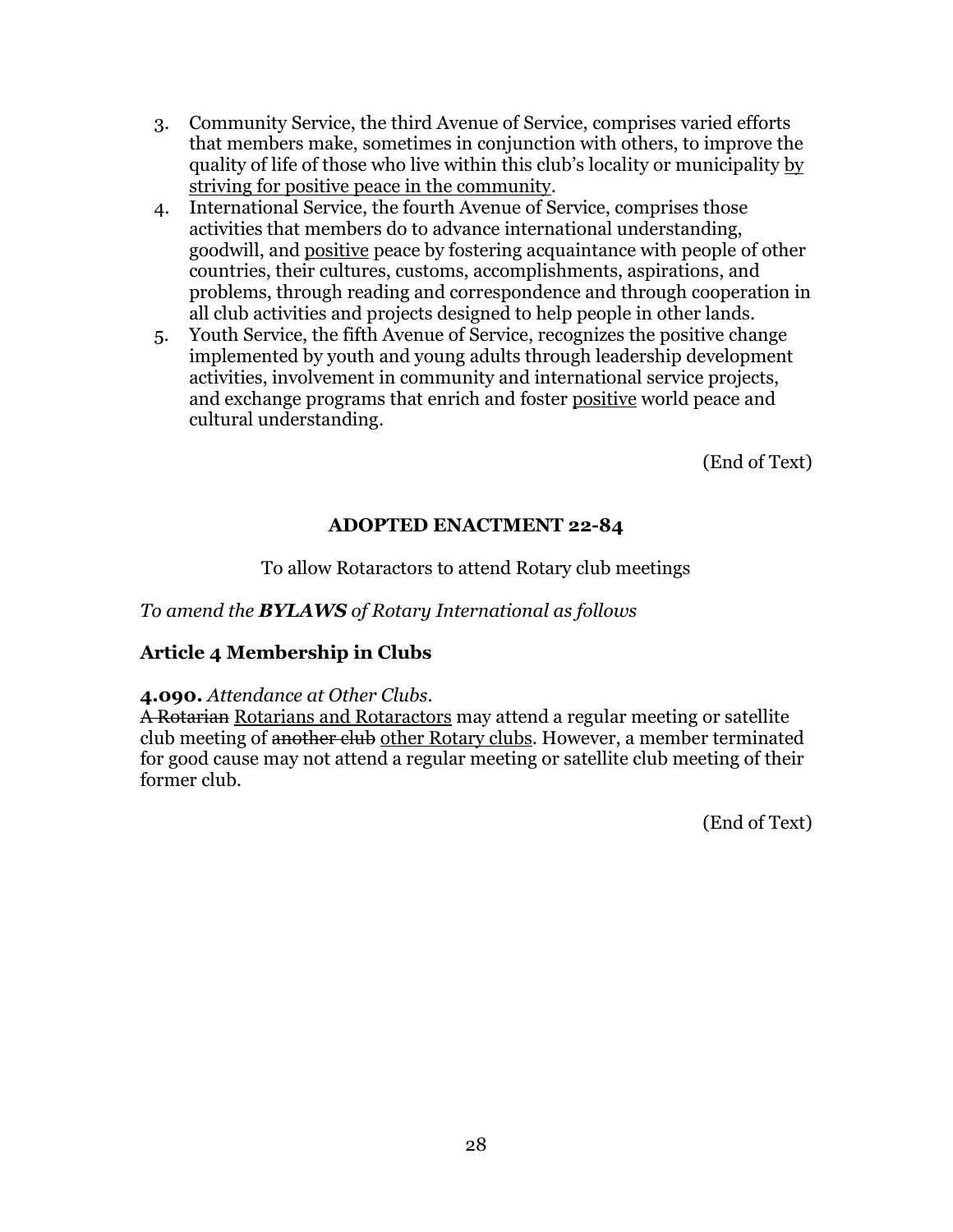To remove the attendance report requirement

*To amend the BYLAWS of Rotary International as follows*

## **Article 4 Membership in Clubs**

**4.080.** *Attendance Reports.*

Each club shall forward monthly attendance reports of its meetings to the governor within 15 days after the last meeting of each month. Non-districted clubs shall forward attendance reports to the general secretary.

(Subsequent sections will be renumbered as appropriate)

(End of Text)

## **ADOPTED ENACTMENT 22-92**

To revise the process for approving excused absences

*To amend the STANDARD ROTARY CLUB CONSTITUTION as follows* 

## **Article 10 Attendance**

**Section 5 —** *Excused Absences.* A member's absence shall be excused if:

(b) The sum of the member's age and years of membership in one or more clubs is 85 years or more, the member has been a Rotarian for at least 20 years, the member has notified the club secretary in writing of a desire to be excused from attendance, and the board has approved only these requirements are taken into consideration.